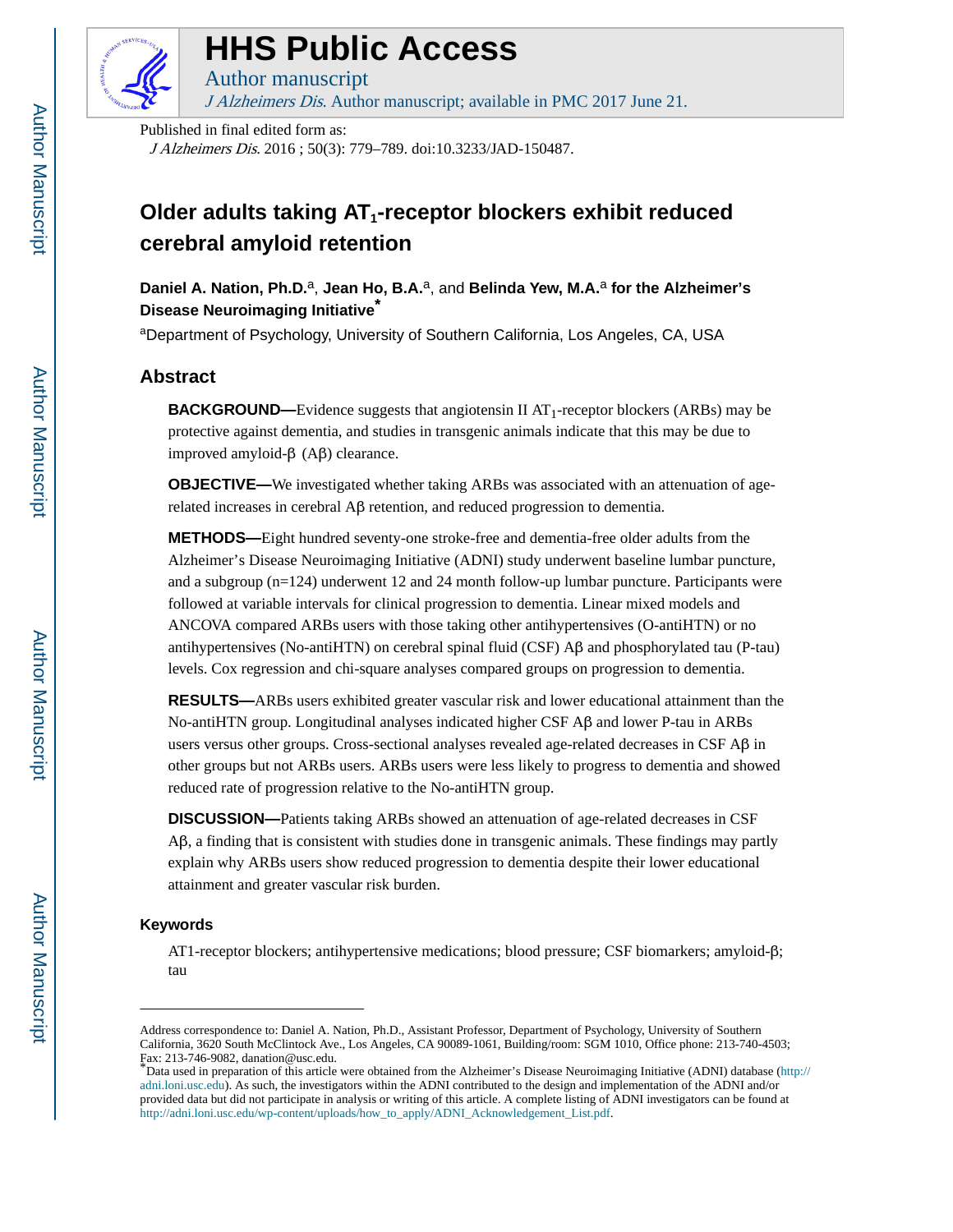## **Introduction**

Blood pressure elevation is a risk factor for cognitive decline and Alzheimer's dementia [1] and has been linked to increased amyloid beta  $(A\beta)$  retention with age [2, 3]. Numerous prior studies have examined whether antihypertensive treatment may aid preventative efforts, but results have been mixed [4]. There have been no published trials specifically for antihypertensive medications in the prevention of dementia, but there have been several secondary analyses of cognitive measures from trials involving primary cardiovascular outcomes. Although some of these studies have suggested potential benefits of antihypertensive medications in the prevention of dementia [5], others have found no effect [6]. One complexity involved in these studies is the diversity of available antihypertensive medications, which may work through a number of disparate physiological pathways, and may have pleiotropic effects on systemic and central nervous system pathways involved in neurodegeneration. Another difficulty lies in the fact that most prevention trials do not include biomarker outcomes, but rather rely on clinical outcomes such as progression to dementia or cognitive decline. Thus, the putative mechanism behind any potential preventative effect is typically speculative.

Angiotensin II  $AT_1$ -receptor blockers (ARBs) may be of particular interest in the prevention of Alzheimer's disease (AD), as findings from multiple observational studies [7–10] and experimental trials [11, 12] have suggested that these drugs may prevent or delay cognitive decline to a greater degree than other antihypertensive medicines [13]. Although these clinical associations are promising, the potential mechanism responsible for these observations remains unclear. Animal studies have suggested that  $AT_1$ -receptor blockade may attenuate cognitive impairment by reducing amyloid- $\beta$  (A $\beta$ ) levels [14–16], and that angiotensin II may exacerbate age-related changes in Aβ and phosphorylated tau (P-tau) [17, 18]. Furthermore, human autopsy studies have found that antemortem use of ARBs is associated with reduced  $\text{A}β$  and tau pathology in  $\text{A}D$  patient brains postmortem [19], and that angiotensin-converting enzyme (ACE) levels are increased in AD patient brains [20]. These studies suggest blockade of angiotensin II production with ACE inhibitors, or signaling with ARBs, may attenuate AD pathophysiology. However, ACE activity can aid in the enzymatic degradation of Aβ [21], and recent studies have found that lower cerebral spinal fluid (CSF) levels of ACE are associated with increased Aβ retention and brain atrophy [22, 23]. Thus, it has been hypothesized that ARBs may be more beneficial than ACE inhibitors in the prevention of AD by reducing  $AT_1$ -receptor signaling without interfering with ACE-mediated Aβ degradation [24]. To date no studies have investigated CSF biomarkers of Aβ or P-tau in patients taking ARBs versus other antihypertensive medicines.

The present study sought to leverage data from the Alzheimer's Disease Neuroimaging Initiative (ADNI) study to investigate whether taking ARBs may be associated with attenuation of CSF biomarkers of AD during the prodromal phase of the disease. Our own work and that of others indicates that the vascular contribution to dementia may become increasingly important in advancing age, as very-old adults exhibit greater cerebrovascular pathology at autopsy [25], and the relationship between markers of vascular aging and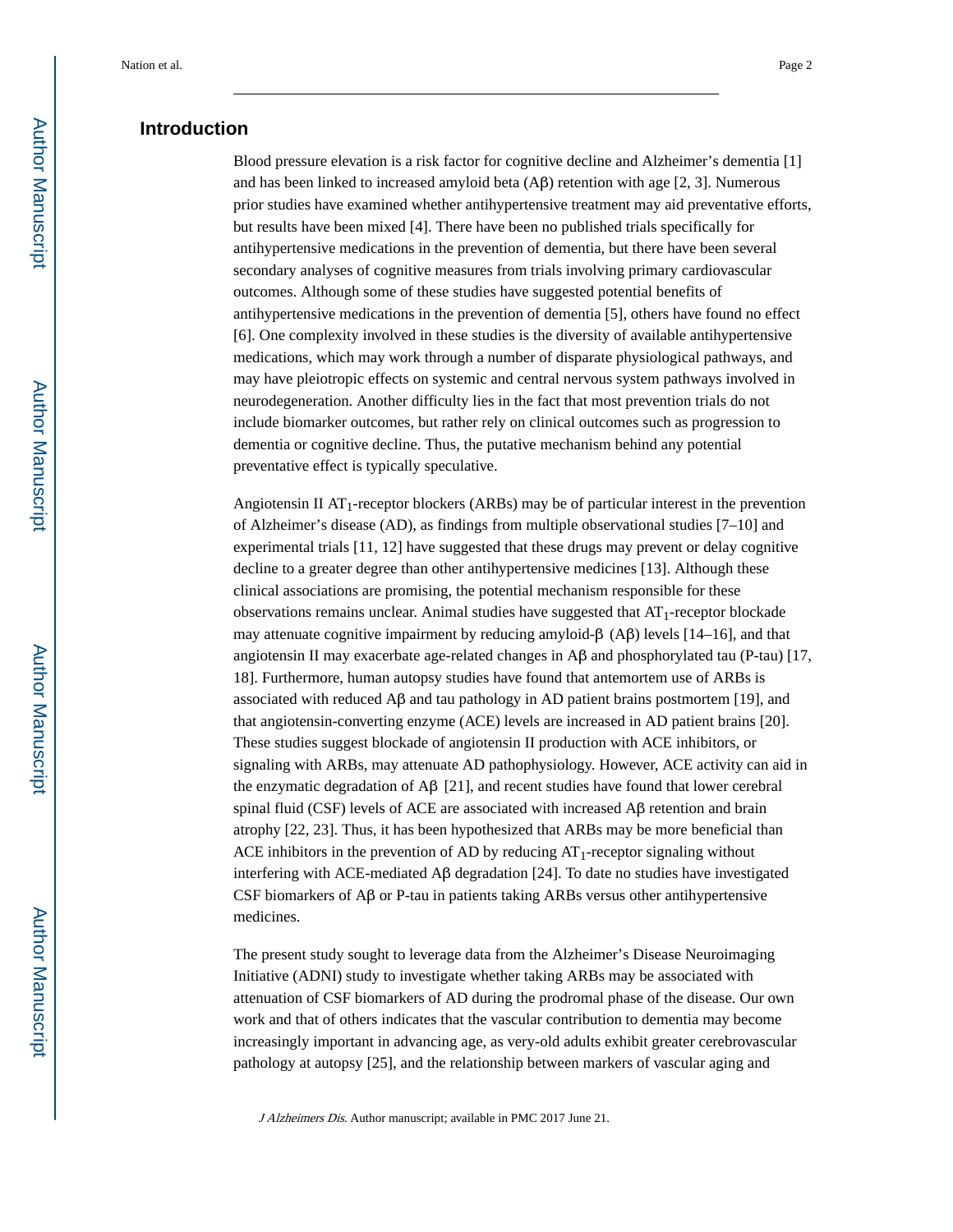markers of Alzheimer's pathophysiology is particularly salient in those with the most advanced age [3, 26]. Finally, recent data indicate that substantial age-related increases in cerebral Aβ retention occur in a cumulative fashion in the general population [27]. Thus, we hypothesized that vascular protective factors, such as use of ARBs, may exert greater effects with aging, potentially stabilizing age-related changes in CSF biomarkers and leading to a cumulative attenuation of AD pathology over time.

## **Materials and Methods**

Data were obtained from the ADNI database (adni.loni.usc.edu). The primary goal of ADNI is to test whether neuroimaging, other biological markers, and clinical and neuropsychological assessment can be combined to measure the progression of MCI and early AD. ADNI is the result of efforts of many co-investigators from a range of academic institutions and private corporations, and subjects have been recruited from more than 50 sites across the United States and Canada. Participants are recruited via newsletters, Webbased communication, direct mail, and press releases. Inclusion criteria include: age 55 to 91 years, permitted medications stable for 4 weeks, study partner who can accompany participant to visits, Geriatric Depression Scale less than 6, Hachinski Ischemic Score less than or equal to 4, adequate visual and auditory acuity, good general health, 6 grades of education or work history equivalent, and ability to speak English or Spanish fluently. Exclusion criteria for cognitively normal and MCI participants include any significant neurologic disease or history of significant head trauma. For more information, see www.adni-info.org.

#### **Participants**

Participants were 871 ADNI 1, ADNI-GO, and ADNI-2 participants who underwent lumbar puncture at their baseline evaluation and completed a clinical evaluation that included blood pressure assessment, medical history, and cognitive exam, and had at least one follow-up lumbar puncture. All participants were classified as either cognitively normal or having mild cognitive impairment (MCI) at baseline. Participants were followed with serial clinical assessments at varying intervals for different lengths of time, ranging from 6 to 96 months (mean=28.4). Criteria for MCI and dementia set forth by the ADNI study are described in detail elsewhere [28]. A subset of 124 participants underwent serial LP for evaluation of longitudinal change in CSF biomarkers.

#### **Materials and Procedures**

**Cerebrospinal fluid (CSF) and genetic biomarkers—**All participants underwent lumbar puncture and AD biomarkers were assayed from obtained CSF samples, including amyloid beta  $(A\beta_{1-42})$  and phosphorylated tau (P-tau) [29]. When available, data from multiple assays of a single sample were averaged to provide more robust estimates. Biomarker profiles were determined using previously reported cutoff values for CSF AD biomarkers in ADNI [30]:  $\mathbf{A}\mathbf{\beta}_{1-42}$ , 192 pg/mL and P-tau, 23 pg/mL. All but two participants who were total tau (T-tau) positive were also P-tau positive, so all analyses were limited to P-tau. Samples were available for baseline and both 12 and 24 month follow-up on a participant subset (n=124).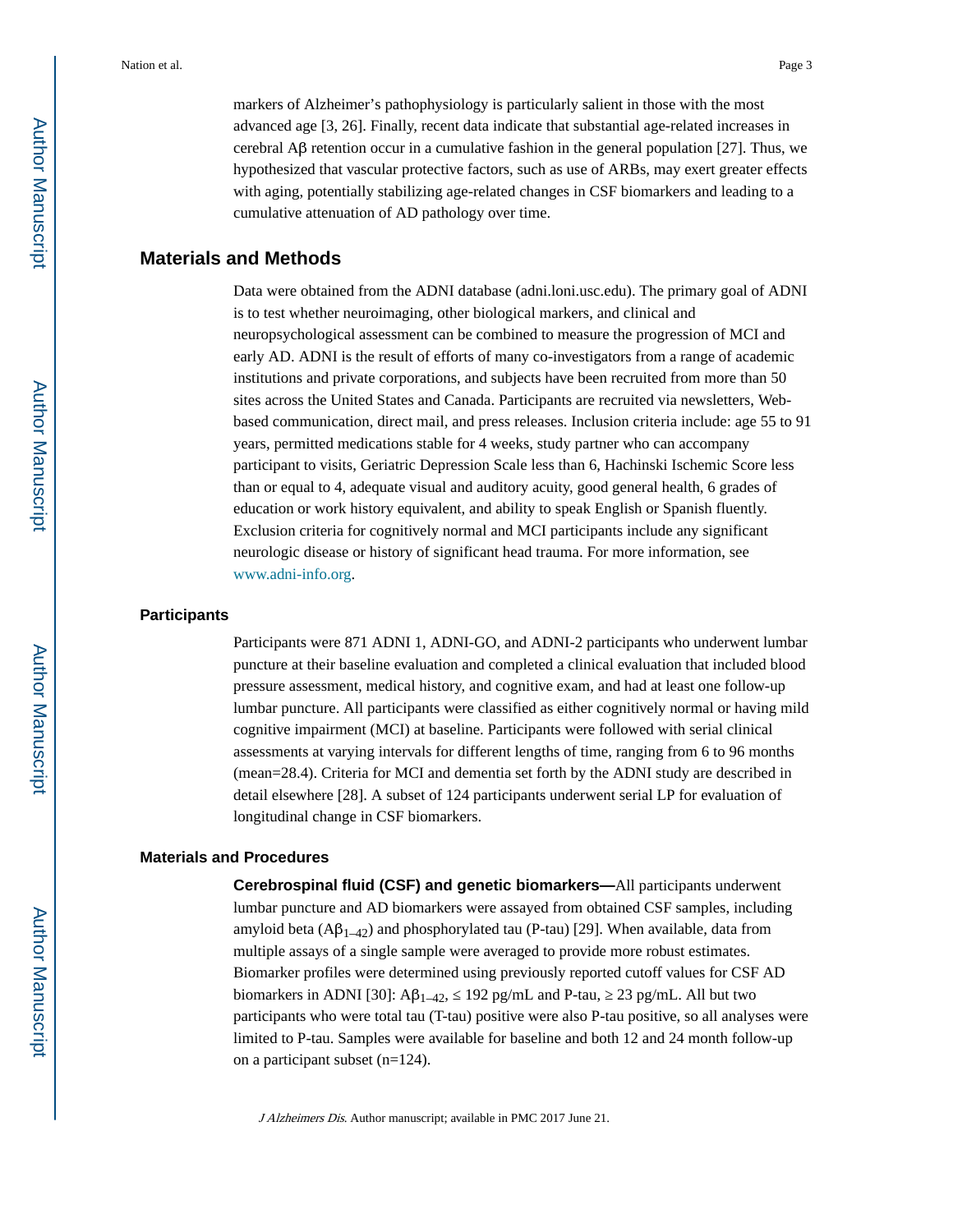Participants also underwent baseline venipuncture. Blood samples were used to determine apolipoprotein E (APOE)-ε4 carrier status, and participants were divided into those with versus without one or more copies of the APOE-ε4 allele. Those carrying the APOE ε2/ε4 genotype (n=12) were excluded given the ambiguity associated with the presence of both an allele imparting increased risk ( $\varepsilon$ 4) and an allele with a possible protective impact ( $\varepsilon$ 2).

**Blood pressure assessment—**Seated brachial artery systolic and diastolic blood pressures were obtained during the sample visit as the lumbar puncture and pulse pressure was calculated as systolic minus diastolic pressure.

**Antihypertensive medications—**Medications were reviewed at the time of baseline lumbar puncture and participants were divided into those taking antihypertensive medications versus those who were not. All major classes of antihypertensive medications were evaluated, including ARBs (Table 1), α-adrenergic blockers, β-adrenergic blockers, diuretics, calcium channel blockers, ACE inhibitors, direct vasodilators, and other mechanisms of action. In total over 140 antihypertensive drugs were screened. For all analyses, patients taking ARBs were compared with those taking other antihypertensive medicines (O-antiHTN) or no antihypertensive medicines (No-antiHTN).

**Vascular Risk Factors—**Participant vascular risk factor burden was determined during clinical interview and physical examination at study entry. For the purposes of the present study, participant medical history data was screened for vascular risk factors up to the date of baseline lumbar puncture using criteria derived from the Framingham profiles for risk of stroke and myocardial infarction [31]. Vascular risk factors included the following: a history of cardiovascular disease (i.e., myocardial infarction, intermittent claudication, angina, heart failure, or other evidence of coronary disease), dyslipidemia (i.e., hypercholesterolemia, low levels of high-density lipoprotein, or hypertriglyceridemia), hypertension, type 2 diabetes, atrial fibrillation, evidence of carotid artery disease, and transient ischemic attack or minor stroke. Body mass index (BMI) was calculated as the participant weight (kg) divided by height (meters) squared.

#### **Statistical Analyses**

Data were initially screened for influential outliers and departures from normality using indices of skewness and kurtosis. For longitudinal analyses, biomarker values were logtransformed due to kurtosis outside of acceptable range (+1 and -1). Raw values were used for cross-sectional analyses due to normalized distribution in this larger data sample. Both controlled and uncontrolled analyses were conducted. For all controlled analyses, covariates were limited to those demonstrated to influence CSF biomarker values in prior studies, including age [32], BMI [33], and APOE-ε4 carrier status [34], as well as gender. To investigate group differences and group x time interactions for CSF biomarker values among antihypertensive medication groups over all three time-points, a linear mixed models analysis was conducted with unstructured covariance structure and maximum likelihood estimation. Time was entered as a random effect, and group, group x time, age, BMI, and APOE-ε4 carrier status entered as fixed factors. Chi-square analyses examined whether the antihypertensive medication groups differed in the proportion of individuals exhibiting CSF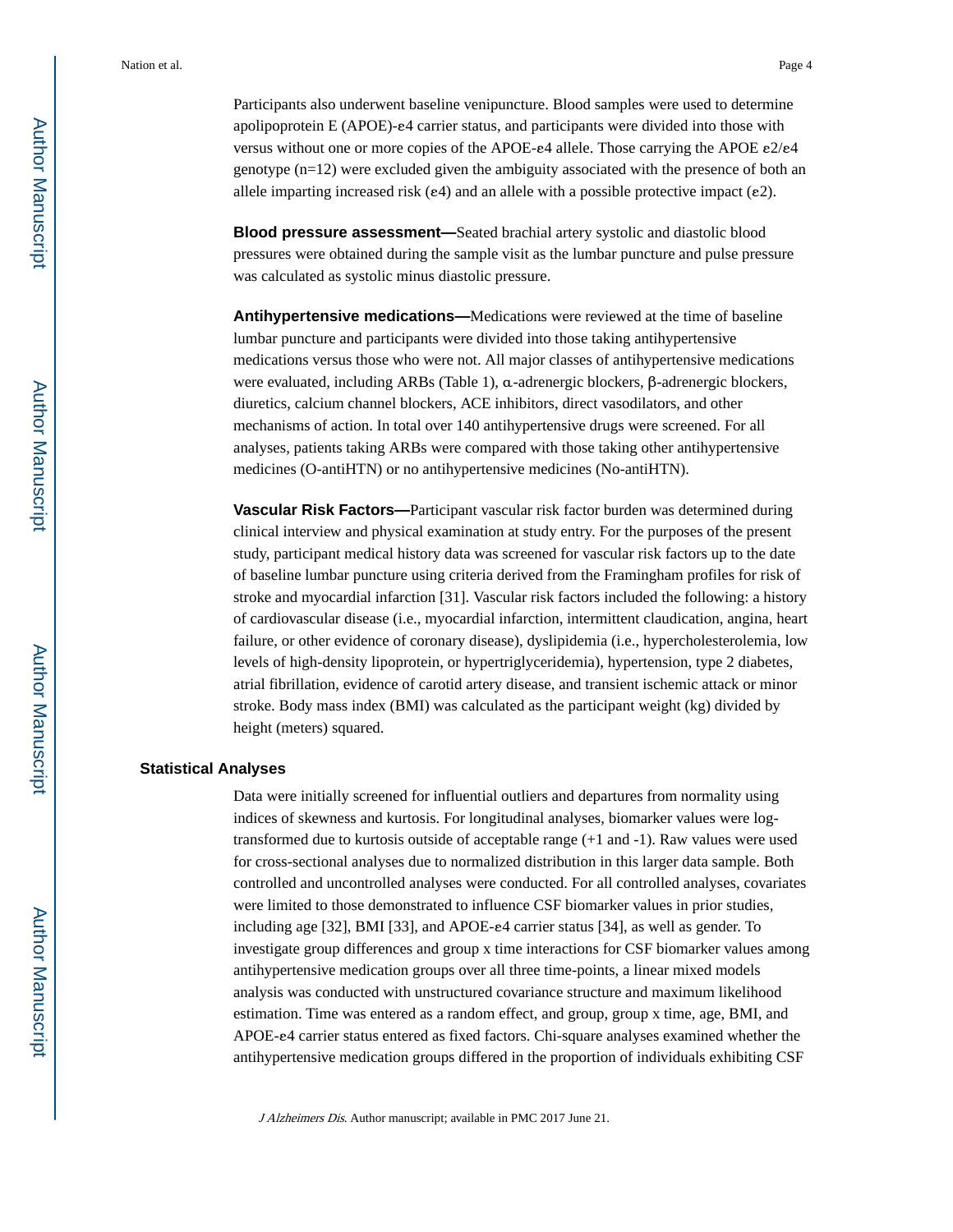biomarker values that were above or below established thresholds, and to compare across groups the proportion of participants who progressed to dementia over follow-up. Cox regression was used to compare the rate of progression to dementia, after controlling for age, gender, education, APOE4 carrier status, and BMI. All analyses were two-tailed with alpha

In order to investigate whether use of ARBs was associated with an attenuation of agerelated decreases in CSF Aβ in the larger cross-sectional sample, we employed multiple linear regression, ANCOVA with post-hoc least significant difference (LSD) tests, and chisquare analyses. All analyses investigated the relationship between age (continuous for regression analyses; age tertiles for ANCOVA and chi-square) and CSF biomarkers in all three medication groups, after controlling for gender, APOE-ε4 carrier status, and BMI. A small subgroup of participants (n=24) in the No-antiHTN group had no known history of hypertension or treatment with antihypertensive medicines but exhibited blood pressure levels consistent with stage II hypertension on baseline exam (systolic > 159 mmHg or diastolic > 99 mmHg). We repeated all cross-sectional analyses with and without this subgroup out of concern that they may represent a group with undiagnosed hypertension. The inclusion/exclusion of this group did not substantially influence the study findings so they remained in the No-antiHTN group for the results presented below.

## **Results**

#### **Clinical and demographic factors**

set at  $p < .05$ .

When compared with the No-antiHTN group, the O-antiHTN group was significantly older,  $p < .001$  and exhibited greater BMI,  $p < .001$ , systolic blood pressure,  $p < .001$ , pulse pressure,  $p < .001$ , and mean arterial pressure,  $p < .001$ , as well as higher proportions of individuals who were male,  $p = .03$ , and had a history of dyslipidemia,  $p < .001$ , cardiovascular disease,  $p < .001$ , type 2 diabetes,  $p = .001$ , carotid artery disease,  $p = .01$ , and TIA/minor stroke,  $p = .01$ . In a comparison between the No-antiHTN group and the ARBs group, ARBs users exhibited greater BMI,  $p < .001$ , systolic blood pressure,  $p = .01$ , pulse pressure,  $p < .02$ , a non-significant trend toward greater mean arterial pressure,  $p = .$ 06, and lower educational attainment,  $p = .02$ , as well as higher proportions of individuals with a history of dyslipidemia,  $p < .001$ , cardiovascular disease,  $p < .001$ , type 2 diabetes, p  $<$  .001, and TIA/minor stroke,  $p = 0.02$ . Relative to the O-antiHTN group, those in the ARBs group were more likely to be female,  $p = .03$ . There were no other differences on any clinical or demographic measures among the groups, with all  $p's > .10$  (Table 2).

Among those with serial CSF biomarker assessments  $(n=124)$ , participants in the OantiHTN group displayed greater vascular risk factor burden than those in the No-antiHTN including history of dyslipidemia,  $p = .04$ , and cardiovascular disease,  $p = .004$ , and a nonsignificant trend toward greater BMI,  $p = .07$ , and history of TIA/minor stroke,  $p = .06$ . Relative to the larger cross-sectional cohort, the longitudinal cohort who underwent serial CSF biomarker assessments were significantly older,  $p < .001$  (72.2±7.2 vs. 75.3±5.6 years), and exhibited lower vascular risk factor burden, including lower BMI,  $p = .03$ , systolic blood pressure,  $p = .02$ , diastolic blood pressure,  $p < .001$ , and mean arterial pressure,  $p < .001$ .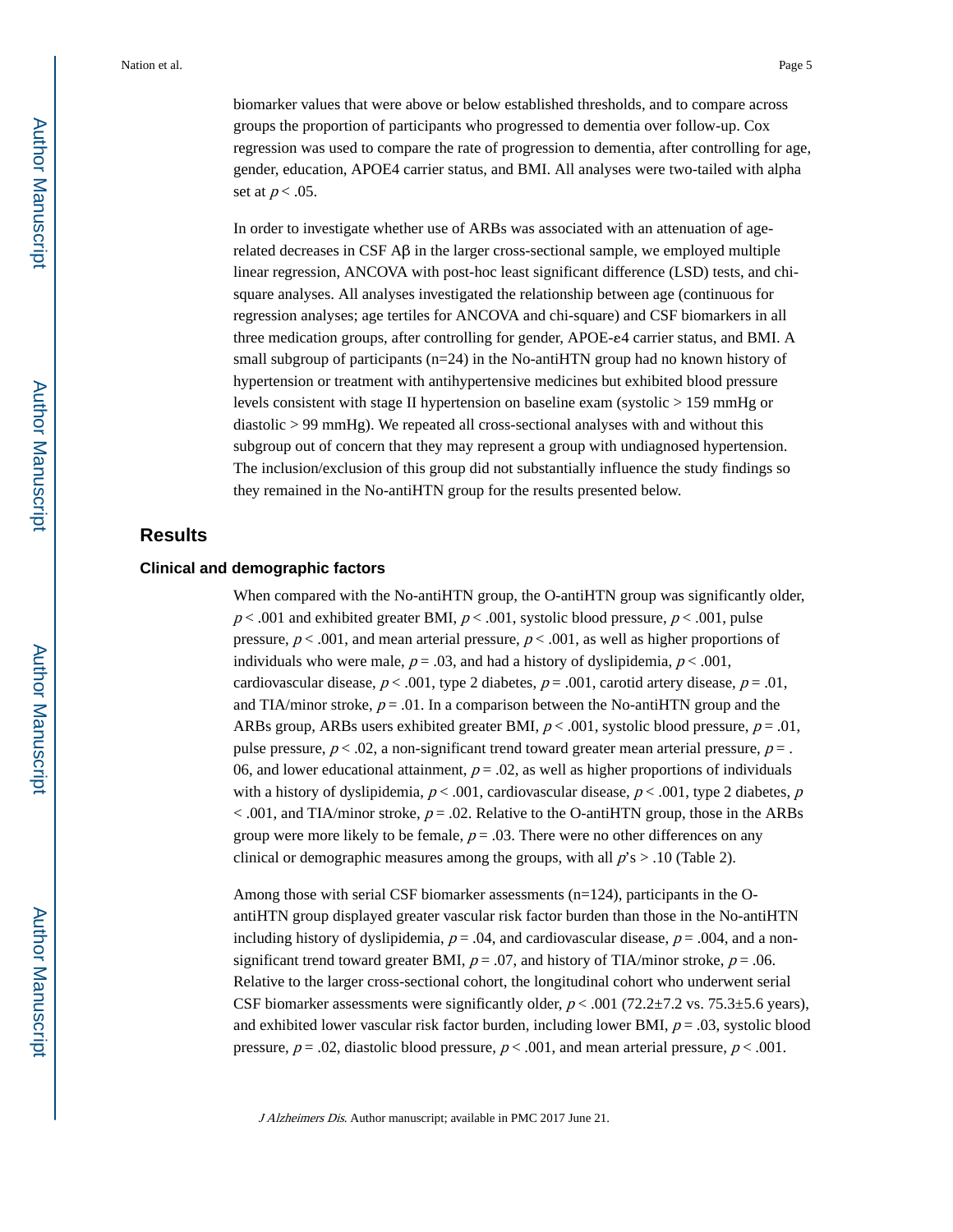The longitudinal subgroup was also more likely to be male,  $p = .005$ , and less likely to have been diagnosed with MCI,  $p = .03$  (data not shown).

#### **Longitudinal analyses**

Longitudinal analysis of CSF AD biomarkers revealed a significant group x time interaction for CSF A $\beta_{1-42}$  levels after controlling for all covariates,  $F(3, 148) = 7.01$ ,  $p < .001$ , such that those in the ARBs group displayed an attenuation of CSF  $\mathsf{AB}_{1-42}$  reduction over time (indicating less cerebral A $\beta_{1-42}$  retention) relative to the No-antiHTN group,  $\beta$  = -3.54, t(140) = -3.43, p = .001, and the O-antiHTN group,  $\beta$  = -3.80, t(145) = -3.32, p = .001 (Figure 1A). There was also a significant group  $\times$  time interaction for CSF P-tau levels,  $F(3)$ ,  $140$ ) = 7.25,  $p < .001$ , such that those in the ARBs group showed less P-tau accumulation over time relative to the No-antiHTN group,  $\beta = 2.57$ ,  $\ell(136) = 3.32$ ,  $p = .001$ , and the OantiHTN group,  $\beta = 2.73$ ,  $t(136) = 3.14$ ,  $p = .002$  (Figure 1B).

Participants taking ARBs also exhibited significantly fewer  $A\beta_{1-42}$  positive cases relative to the O-antiHTN group at baseline,  $\chi^2 = 4.56$ , p = .03, and 12 month follow-up,  $\chi^2 = 5.24$ , p = .02, and displayed a nonsignificant trend towards fewer  $A\beta_{1-42}$  positive cases at 24 month follow-up,  $\chi^2$  = 3.40,  $p$  = .07. (Figure 1C). Those taking ARBs also exhibited significantly fewer P-tau positive cases at 12 month follow-up,  $\chi^2$  = 4.50,  $p$  = .03, and 24 month followup,  $\chi^2$  = 6.44,  $p$  = .01, relative to the No-antiHTN group. When compared with those in the O-antiHTN group, participants taking ARBs showed a non-significant trend toward fewer Ptau positive cases at 12 month follow-up,  $\chi^2$  = 3.40,  $p$  = .07, and significantly fewer cases at 24 month follow-up,  $\chi^2 = 4.69$ ,  $p = .03$  (Figure 1D).

#### **Cross-sectional analyses**

Results of the  $3 \times 3$  ANCOVA analysis indicated a significant medication group  $\times$  age-group (tertiles) interaction in relation to CSF A $\beta_{1-42}$  levels,  $F(4, 842) = 3.90, p < .01, \eta^2 = .02,$ after controlling for gender, APOE-ε4 carrier status, and BMI. Simple main effects analyses revealed significant group differences among those age 70–75 years,  $F(2, 284) = 3.43$ ,  $p =$ . 03,  $\eta^2$  = .02, with those taking ARBs exhibiting higher CSF A $\beta_{1-42}$  than those in the NoantiHTN group,  $p = .01$ , and a non-significant trend toward higher levels than the OantiHTN group,  $p = .07$ , after controlling for age, gender, APOE-e4 carrier status, and BMI. In uncontrolled analyses there were significant group differences among those age 76–91 years,  $F(2, 301) = 3.43$ ,  $p = .05$ ,  $\eta^2 = .02$ , with those in the O-antiHTN group showing lower CSF A $\beta_{1-42}$  than those in the ARBs,  $p = .05$ , or No-antiHTN,  $p = .04$ , groups, but the omnibus test showed a non-significant trend after including all covariates,  $p = .06$  (Figure 2A). Chi-square analyses demonstrated no significant differences in the proportion of  $A\beta_{1-42}$  positive cases across medication and age groups, but there were non-significant trends towards fewer  $A\beta_{1-42}$  positive cases in the ARBs group versus the No-antiHTN group among participants age 70–75 years,  $\chi^2$  = 3.28,  $p$  = .07, and between the ARBs and OantiHTN groups among participants age 76–91 years,  $\chi^2$  = 3.52, p = .06 (Figure 2B).

Additional analyses indicated age-related decline across age tertiles in CSF  $\mathsf{AB}_{1-42}$  among participants in the No-antiHTN group,  $F(2, 323) = 8.44$ ,  $p < .001$ ,  $\eta^2 = .04$ , and the OantiHTN group,  $F(11, 328) = 14.21$ ,  $p < .001$ ,  $\eta^2 = .08$ , but there was no age-related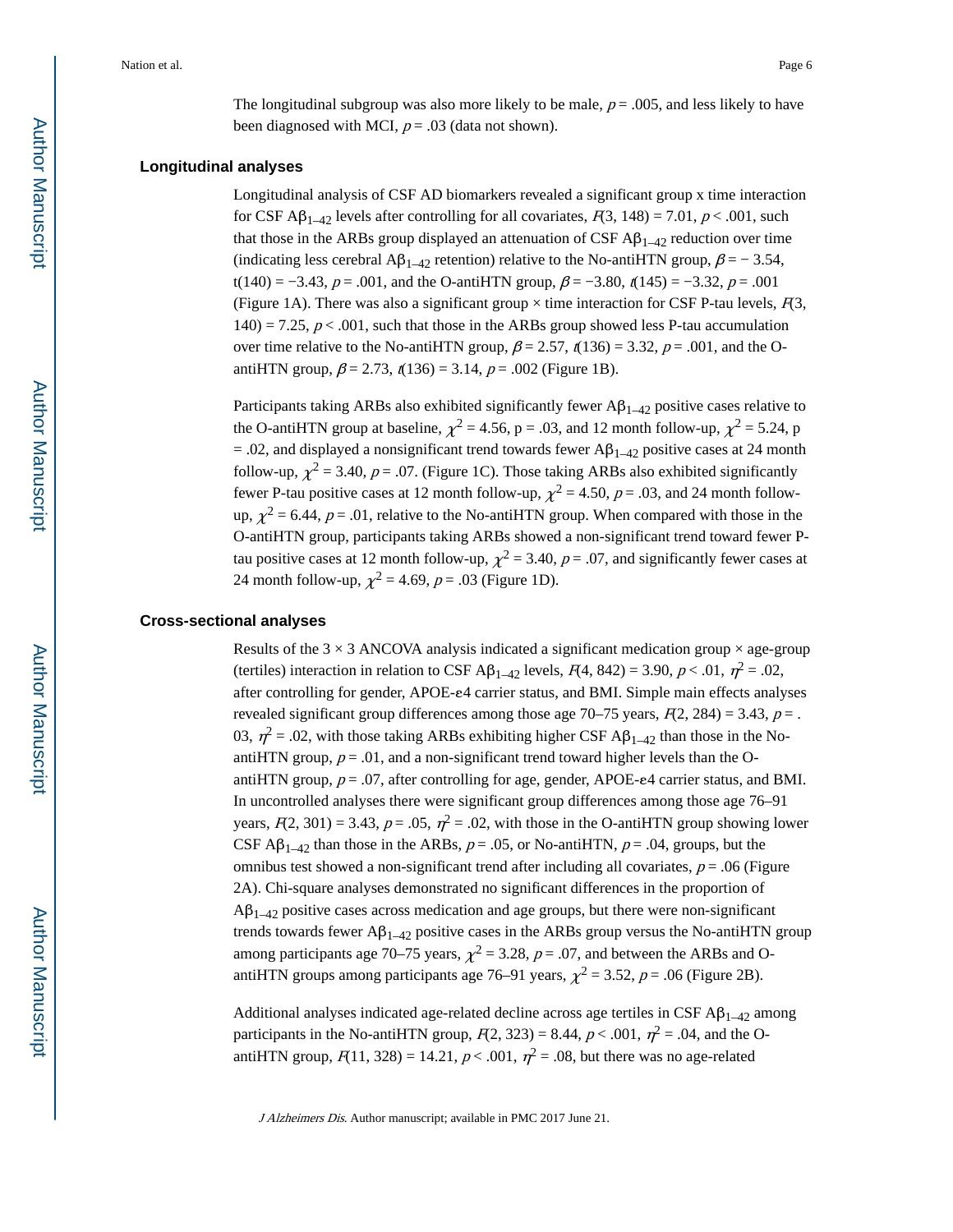Regression analyses confirmed a highly significant relationship between age and CSF  $A\beta_{1-42}$  in the total sample, such that  $A\beta_{1-42}$  levels decreased with age,  $R^2 = .028$ ,  $\beta = -.$ 17,  $p < .001$ . This relationship was clearly observed in the No-antiHTN group,  $R^2 = .02$ ,  $\beta$  $= -.15, p = .001$ , and the O-antiHTN group,  $R^2 = .06, \beta = -.24, p < .001$ , but there was no relationship between age and  $A\beta_{1-42}$  among patients taking ARBs,  $R^2 = .001$ ,  $\beta = -0.04$ , p  $=.72.$ 

There was no medication group  $\times$  age group interaction or medication group main effects in relation to CSF P-tau, and regression analyses indicated no relationship between age and Ptau in the total sample or any participant subgroup, all  $p's > .23$  (data not shown).

#### **Progression to Dementia**

Chi-square analyses revealed a significant group difference in the likelihood of progressing to dementia across groups, such that participants taking ARBs were approximately half as likely as those in the No-antiHTN group to progress to dementia over follow-up (12.2% vs. 23.5%, respectively),  $\chi^2$  = 8.50, p = .01. Those in the O-antiHTN group did not differ significantly from the ARBs or No-antiHTN groups in the frequency of dementia, both  $p$ 's > .10. Cox regression analyses indicated that those taking ARBs showed reduced progression to dementia relative the No-antiHTN group,  $p = .025$ , hazard ratio = 0.683, but not the O-antiHTN group, after controlling for age, gender, education, APOE-ε4 carrier status, and BMI (Figure 3).

## **Discussion**

To our knowledge, this is the first study to demonstrate an association between use of a specific class of antihypertensive medications and CSF biomarkers of Alzheimer's pathophysiology. The longitudinal findings specifically indicated that older adults taking ARBs showed an attenuation of CSF  $\mathsf{AB}_{1-42}$  reduction and P-tau accumulation over 24 months, relative to those taking other antihypertensive drugs or not taking antihypertensive drugs, potentially suggesting that ARBs may reduce cerebral amyloidosis and tau-mediated neurodegeneration. Cross-sectional findings indicated that although age was strongly associated with a reduction in CSF  $\mathsf{AB}_{1-42}$  in individuals taking other antihypertensive medicines or no antihypertensive medicines, there was no relationship between age and CSF  $A\beta_{1-42}$  in those taking ARBs. Additionally, participants taking ARBs had higher CSF  $A\beta_{1-42}$  levels than the other groups in the center age tertile (70–75 years) and showed a nonsignificant trend toward higher levels than those taking other antihypertensive medications in the older age tertile (76–91 years). Finally, participants taking ARBs were less likely to progress to dementia relative to those not taking antihypertensive medications, despite the increased vascular risk factor burden and lower educational attainment in the ARBs group. Together these findings could suggest that ARBs may attenuate age-related reduction in CSF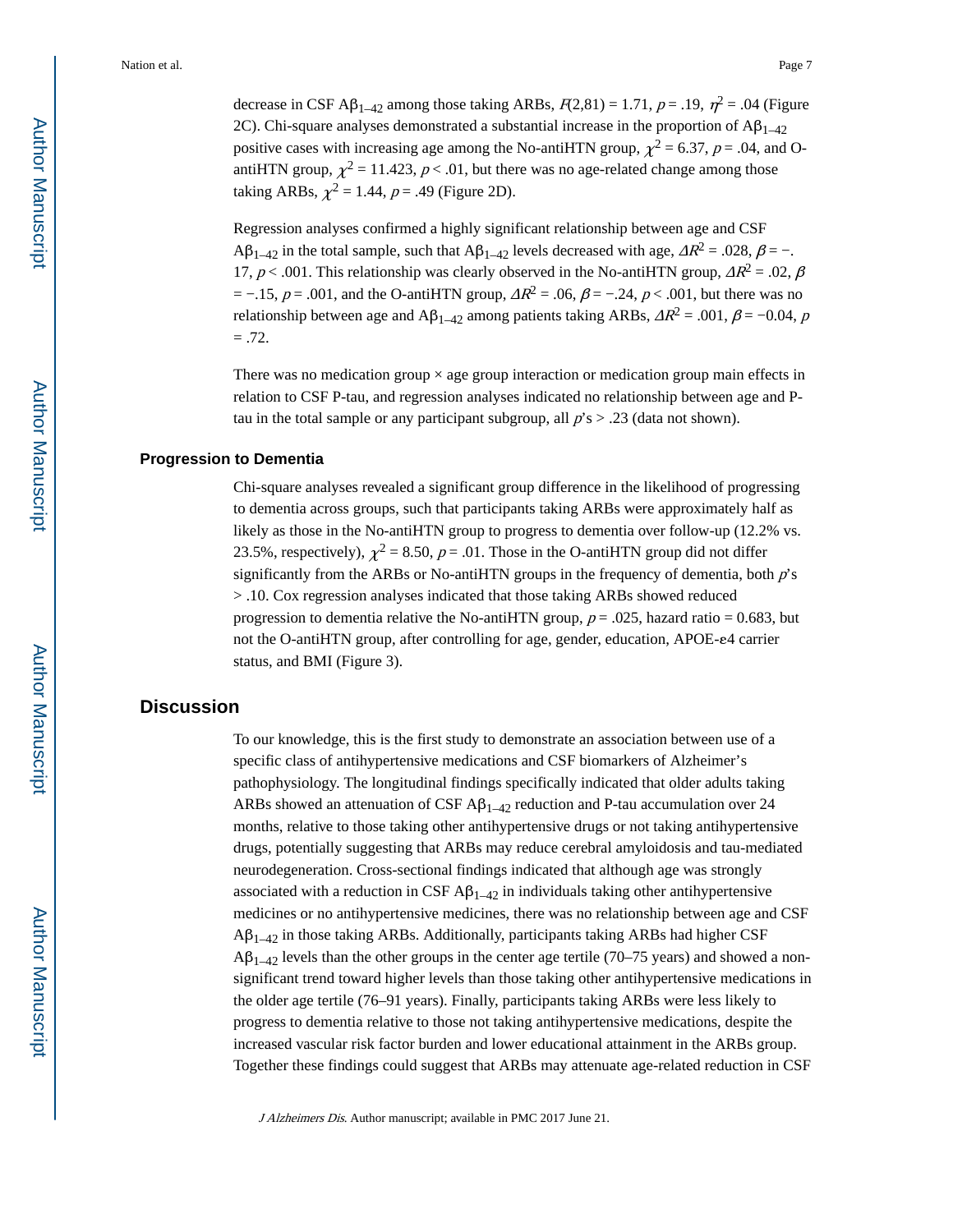Aβ, potentially indicating decreased cerebral Aβ retention which may contribute to the reduced cognitive decline observed in patients taking these medications.

Collectively, these results are consistent with several prior studies suggesting a protective effect of ARBs in Alzheimer's dementia [7, 8, 13], and animal studies indicating reduced cerebral Aβ deposition in transgenic mice treated with ARBs [14]. The findings are also consistent with neuropathological studies indicating fewer neuritic plaques and neurofibrillary tangles in medicated hypertensive patients [35], particularly those taking ARBs [36], compared to unmedicated hypertensives or normotensives.

Several mechanisms have been proposed to account for the apparent protective effect of ARBs, including their role in remodeling of cerebral microvasculature [36], inducing neural differentiation and DNA repair [37], reversing oxidative stress and inflammation, and preventing ischemic brain injury [38]. Animal studies have suggested that ARBs may also directly impact Aβ accumulation [14, 16], which is consistent with the present study findings. Wang and colleagues (2007) investigated 55 antihypertensive medications representing all drug classes in a transgenic mouse model (Tg2576) of AD, and reported that treatment with only one drug, valsartan (an ARB), improved Aβ clearance and disrupted the formation of high-molecular-weight oligomeric peptides [14]. Sample size limitations in the present study precluded examination of the differential influence of specific drugs within the ARBs class of antihypertensives. Future clinical trials assessing the influence of ARBs on change in CSF AD biomarkers with age may further elucidate which specific drugs have the most salient effects on AD pathophysiology.

Mechanistic studies in animals have suggested that ARBs may reduce Aβ levels through changes in enzymatic degradation and modification [16, 39] or increased cellular turnover [19, 39, 40]. The hemodynamic effects of ARBs may also play a role in their relationship with AD biomarkers. We have recently reported that brachial artery pulse pressure is associated with both reduced CSF  $\mathsf{AB}_{1-42}$  and increased P-tau [3], an effect that may be related to hemodynamic influences on the perivascular and/or transvascular clearance of Aβ [41, 42]. In the current study, patients taking ARBs exhibited intermediate pulse pressure values that fell between those taking other antihypertensive medications and those in the no treatment group, suggesting that reduced pulse pressure may only partially account for the study findings. Another possibility is that ARBs improved cerebral blood flow. Reduced cerebral blood flow is found in AD patients [30], where it is associated with regional  $\mathbf{A}\mathbf{\beta}$ deposition [43]. Some studies suggest that taking ARBs may lead to cognitive benefits through improved cerebral blood flow [44, 45]. Future experimental studies may provide greater insight into the mechanisms behind the ARBs-induced attenuation of cerebral  $A\beta$ retention.

The strengths of the current study include the large sample of participants with CSF biomarkers and longitudinal subgroup analysis. Limitations include the retrospective design and limited information regarding the duration of use of antihypertensive drugs and history of untreated hypertension. Another limitation is that participants were not randomly assigned to treatment groups, as they would be in a randomized clinical trial, but rather were assigned based on medication indications and other uncontrolled factors (e.g., access to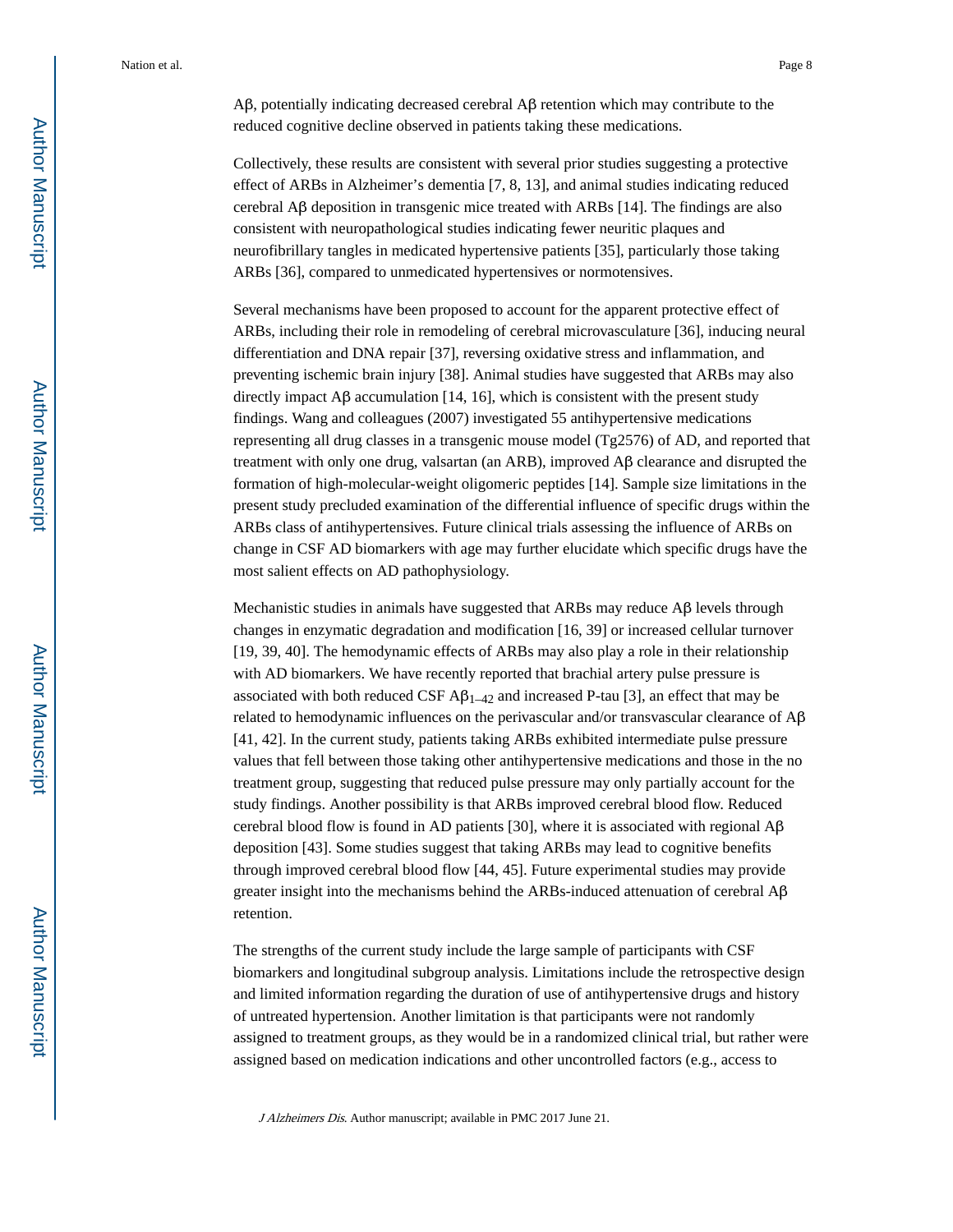healthcare). This creates a potential confound by indication whereby the participants in each medication group differ in meaningful ways beyond their medication regimen, which may account for any observed group differences. Importantly, we may infer that participants taking ARBs or other antihypertensive medicines were put on these drugs to treat hypertension, which is consistent with the observed group differences in blood pressure. We were unable to identify any other clinical or demographic differences between ARBs users and those taking other antihypertensive medications, except for gender and education, which were included as a covariates in all analyses.

A review of treatment guidelines suggests that older hypertensive patients may be put on ARBs after failure to adequately control blood pressure with first and second line agents (thiazide diuretics and calcium channel blockers, respectively) [46], but patients are more frequently started on ACEIs due to greater affordability. Thus, ARBs users may represent a subgroup with more severe hypertension prior to treatment control. As mentioned above, ARBs users exhibited lower educational attainment, which may represent a proxy measure of lower socioeconomic status and greater disease risk. These confounds would seem to increase rather than decrease the risk of cerebral amyloidosis and dementia in this patient subgroup, which is the opposite direction of the observed effects. However, a decline in blood pressure has also been observed prior to the diagnosis of dementia, despite the fact that baseline hypertension is a risk factor for dementia and is associated with cerebral amyloidosis [1, 3]. We conclude that although we cannot rule out the possibility that our findings represent the spurious result of a confound by indication, the expected direction of the confound is remains unclear. Consequently, the present study findings must be interpreted with caution until results are available from randomized controlled trials investigating ARBs in the prevention of cerebral amyloidosis and dementia. There are currently at least two ongoing trials involving the treatment of AD patients with ARBs, and cerebral amyloid retention will be included as outcome measures in these trials. Our findings suggest a small but cumulative effect of ARBs on Aβ retention and progression to dementia, potentially indicating that future trials focusing on early intervention and prevention may be of greatest benefit.

Another important limitation of all studies involving the ADNI sample is that this group of participants is comprised of individuals recruited from over 50 sites across the US and Canada with variable sampling bias and methodology, and inclusion/exclusion criteria that limited cerebrovascular disease. Variability in recruitment methods may result in a heterogeneous participant sample that may not be representative of the general population of older adults treated or untreated for hypertension regardless of antihypertensive medication class. For these reasons, replication of the study findings may be warranted, as the generalizability of these findings could be limited. Finally, variable length of follow-up may limit interpretation of our findings regarding the impact of ARBs treatment on progression to dementia. Despite these limitations, the study findings may have major treatment implications since hypertension is very common in older adults at risk for AD, yet most of the participants in this study were taking other antihypertensive drugs instead of ARBs. The current study findings suggest that greater use of ARBs to treat hypertension in the elderly might reduce the incidence of dementia through attenuation of age-related cerebral amyloid retention.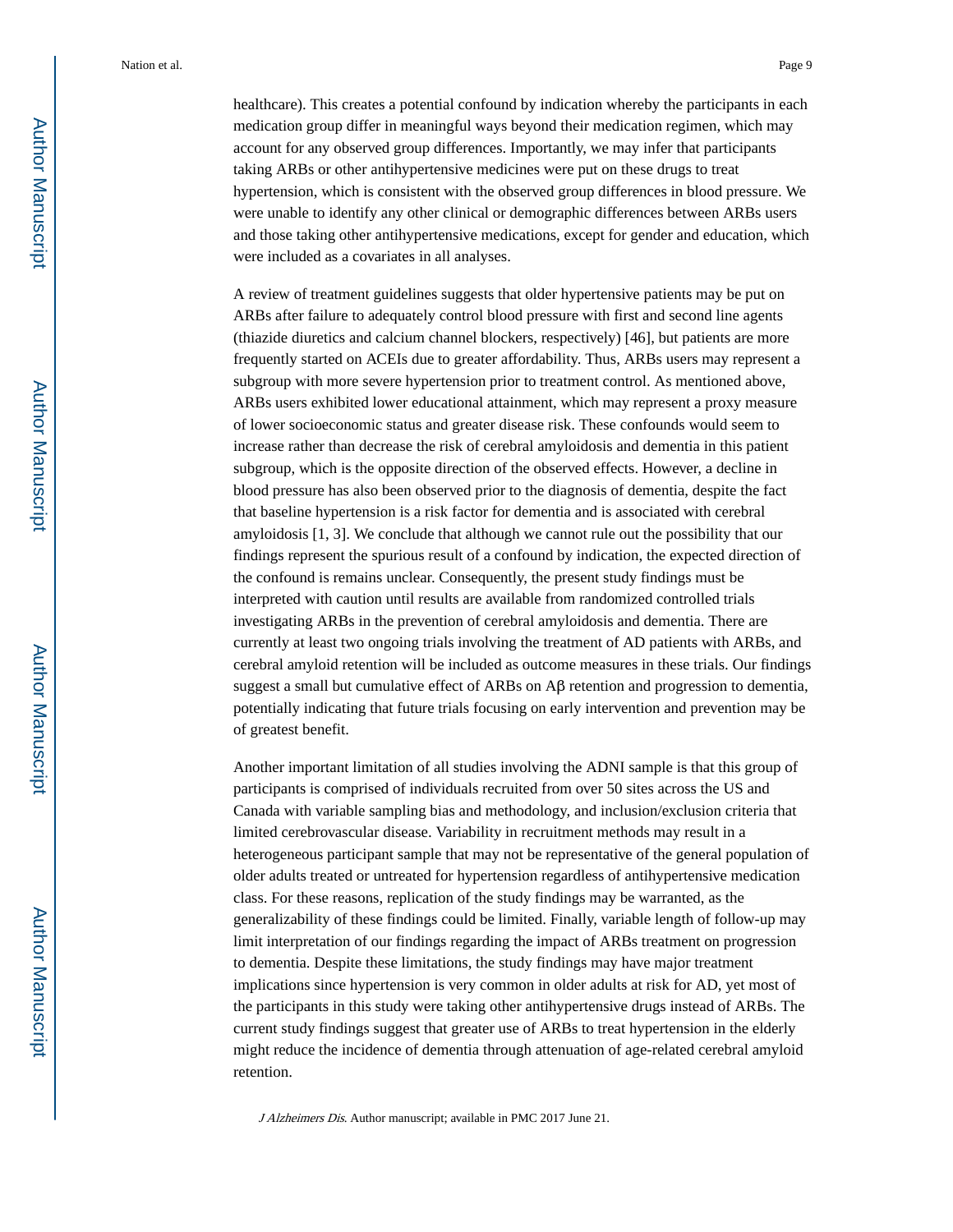## **Acknowledgments**

Data collection and sharing for this project was funded by the Alzheimer's Disease Neuroimaging Initiative (ADNI) (National Institutes of Health Grant U01 AG024904) and DOD ADNI (Department of Defense award number W81XWH-12-2-0012). ADNI is funded by the National Institute on Aging, the National Institute of Biomedical Imaging and Bioengineering, and through generous contributions from the following: Alzheimer's Association; Alzheimer's Drug Discovery Foundation; Araclon Biotech; BioClinica, Inc.; Biogen Idec Inc.; Bristol-Myers Squibb Company; Eisai Inc.; Elan Pharmaceuticals, Inc.; Eli Lilly and Company; EuroImmun; F. Hoffmann-La Roche Ltd and its affiliated company Genentech, Inc.; Fujirebio; GE Healthcare; ; IXICO Ltd.; Janssen Alzheimer Immunotherapy Research & Development, LLC.; Johnson & Johnson Pharmaceutical Research & Development LLC.; Medpace, Inc.; Merck & Co., Inc.; Meso Scale Diagnostics, LLC.; NeuroRx Research; Neurotrack Technologies; Novartis Pharmaceuticals Corporation; Pfizer Inc.; Piramal Imaging; Servier; Synarc Inc.; and Takeda Pharmaceutical Company. The Canadian Institutes of Health Research is providing funds to support ADNI clinical sites in Canada. Private sector contributions are facilitated by the Foundation for the National Institutes of Health (www.fnih.org). The grantee organization is the Northern Rev December 5, 2013, California Institute for Research and Education, and the study is coordinated by the Alzheimer's Disease Cooperative Study at the University of California, San Diego. ADNI data are disseminated by the Laboratory for Neuro Imaging at the University of Southern California.

## **References**

- 1. Skoog I, Lernfelt B, Landahl S, Palmertz B, Andreasson LA, Nilsson L, Persson G, Oden A, Svanborg A. 15-year longitudinal study of blood pressure and dementia. Lancet. 1996; 347:1141– 1145. [PubMed: 8609748]
- 2. Nation DA, Edland SD, Bondi MW, Salmon DP, Delano-Wood L, Peskind ER, Quinn JF, Galasko DR. Pulse pressure is associated with Alzheimer biomarkers in cognitively normal older adults. Neurology. 2013; 81:2024–2027. [PubMed: 24225352]
- 3. Nation DA, Edmonds EC, Bangen KJ, Delano-Wood L, Scanlon BK, Han SD, Edland SD, Salmon DP, Galasko DR, Bondi MW. Alzheimer's Disease Neuroimaging Initiative I. Pulse pressure in relation to tau-mediated neurodegeneration, cerebral amyloidosis, and progression to dementia in very old adults. JAMA Neurol. 2015; 72:546–553. [PubMed: 25822631]
- 4. Qiu C. Preventing Alzheimer's disease by targeting vascular risk factors: hope and gap. J Alzheimers Dis. 2012; 32:721–731. [PubMed: 22842870]
- 5. Peters R, Beckett N, Forette F, Tuomilehto J, Clarke R, Ritchie C, Waldman A, Walton I, Poulter R, Ma S, Comsa M, Burch L, Fletcher A, Bulpitt C. investigators H. Incident dementia and blood pressure lowering in the Hypertension in the Very Elderly Trial cognitive function assessment (HYVET-COG): a double-blind, placebo controlled trial. Lancet Neurol. 2008; 7:683–689. [PubMed: 18614402]
- 6. Staessen JA, Thijs L, Richart T, Odili AN, Birkenhager WH. Placebo-controlled trials of blood pressure-lowering therapies for primary prevention of dementia. Hypertension. 2011; 57:e6–7. [PubMed: 21189407]
- 7. Li NC, Lee A, Whitmer RA, Kivipelto M, Lawler E, Kazis LE, Wolozin B. Use of angiotensin receptor blockers and risk of dementia in a predominantly male population: prospective cohort analysis. BMJ. 2010; 340:b5465. [PubMed: 20068258]
- 8. Chiu WC, Ho WC, Lin MH, Lee HH, Yeh YC, Wang JD, Chen PC. Health Data Analysis in Taiwan Research G. Angiotension receptor blockers reduce the risk of dementia. J Hypertens. 2014; 32:938–947. [PubMed: 24406780]
- 9. Hanon O, Berrou JP, Negre-Pages L, Goch JH, Nadhazi Z, Petrella R, Sedefdjian A, Sevenier F, Shlyakhto EV, Pathak A. Effects of hypertension therapy based on eprosartan on systolic arterial blood pressure and cognitive function: primary results of the Observational Study on Cognitive function And Systolic Blood Pressure Reduction open-label study. J Hypertens. 2008; 26:1642– 1650. [PubMed: 18622244]
- 10. Davies NM, Kehoe PG, Ben-Shlomo Y, Martin RM. Associations of anti-hypertensive treatments with Alzheimer's disease, vascular dementia, and other dementias. J Alzheimers Dis. 2011; 26:699–708. [PubMed: 21709373]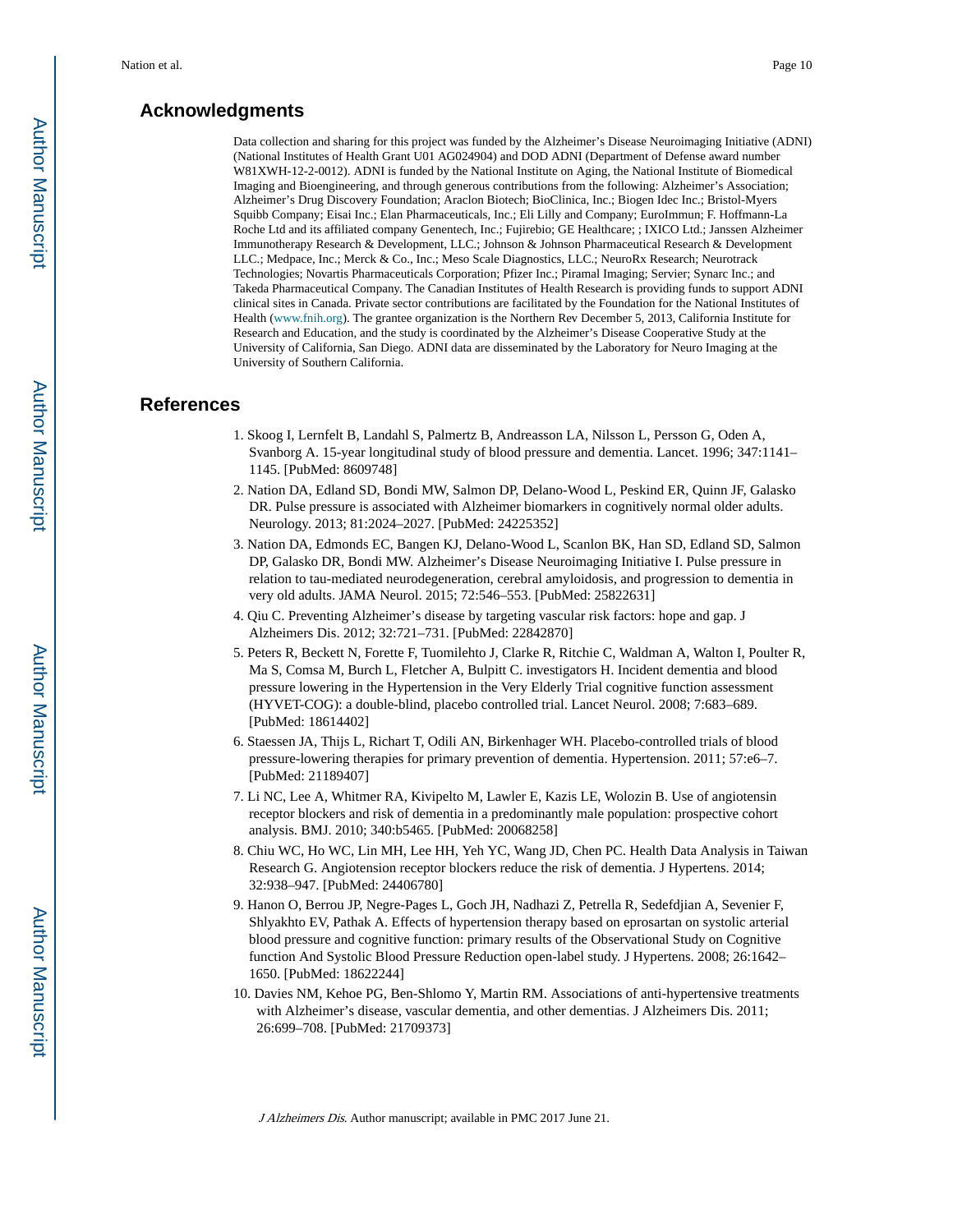- 11. Kume K, Hanyu H, Sakurai H, Takada Y, Onuma T, Iwamoto T. Effects of telmisartan on cognition and regional cerebral blood flow in hypertensive patients with Alzheimer's disease. Geriatr Gerontol Int. 2012; 12:207–214. [PubMed: 21929736]
- 12. Hajjar I, Hart M, Chen YL, Mack W, Milberg W, Chui H, Lipsitz L. Effect of antihypertensive therapy on cognitive function in early executive cognitive impairment: a double-blind randomized clinical trial. Arch Intern Med. 2012; 172:442–444. [PubMed: 22412114]
- 13. Levi Marpillat N, Macquin-Mavier I, Tropeano AI, Bachoud-Levi AC, Maison P. Antihypertensive classes, cognitive decline and incidence of dementia: a network meta-analysis. J Hypertens. 2013; 31:1073–1082. [PubMed: 23552124]
- 14. Wang J, Ho L, Chen L, Zhao Z, Zhao W, Qian X, Humala N, Seror I, Bartholomew S, Rosendorff C, Pasinetti GM. Valsartan lowers brain beta-amyloid protein levels and improves spatial learning in a mouse model of Alzheimer disease. J Clin Invest. 2007; 117:3393–3402. [PubMed: 17965777]
- 15. Liu J, Liu S, Tanabe C, Maeda T, Zou K, Komano H. Differential effects of angiotensin II receptor blockers on Abeta generation. Neurosci Lett. 2014; 567:51–56. [PubMed: 24680748]
- 16. Mogi M, Li JM, Tsukuda K, Iwanami J, Min LJ, Sakata A, Fujita T, Iwai M, Horiuchi M. Telmisartan prevented cognitive decline partly due to PPAR-gamma activation. Biochem Biophys Res Commun. 2008; 375:446–449. [PubMed: 18715543]
- 17. Zhu D, Shi J, Zhang Y, Wang B, Liu W, Chen Z, Tong Q. Central angiotensin II stimulation promotes beta amyloid production in Sprague Dawley rats. PLoS One. 2011; 6:e16037. [PubMed: 21297982]
- 18. Tian M, Zhu D, Xie W, Shi J. Central angiotensin II-induced Alzheimer-like tau phosphorylation in normal rat brains. FEBS Lett. 2012; 586:3737–3745. [PubMed: 22982863]
- 19. Hajjar I, Brown L, Mack WJ, Chui H. Impact of Angiotensin receptor blockers on Alzheimer disease neuropathology in a large brain autopsy series. Arch Neurol. 2012; 69:1632–1638. [PubMed: 22964777]
- 20. Miners JS, Ashby E, Van Helmond Z, Chalmers KA, Palmer LE, Love S, Kehoe PG. Angiotensinconverting enzyme (ACE) levels and activity in Alzheimer's disease, and relationship of perivascular ACE-1 to cerebral amyloid angiopathy. Neuropathol Appl Neurobiol. 2008; 34:181– 193. [PubMed: 17973905]
- 21. Miners JS, Palmer JC, Tayler H, Palmer LE, Ashby E, Kehoe PG, Love S. Abeta degradation or cerebral perfusion? Divergent effects of multifunctional enzymes. Front Aging Neurosci. 2014; 6:238. [PubMed: 25309424]
- 22. Jochemsen HM, van der Flier WM, Ashby EL, Teunissen CE, Jones RE, Wattjes MP, Scheltens P, Geerlings MI, Kehoe PG, Muller M. Angiotensin-converting enzyme in cerebrospinal fluid and risk of brain atrophy. J Alzheimers Dis. 2015; 44:153–162. [PubMed: 25201786]
- 23. Jochemsen HM, Teunissen CE, Ashby EL, van der Flier WM, Jones RE, Geerlings MI, Scheltens P, Kehoe PG, Muller M. The association of angiotensin-converting enzyme with biomarkers for Alzheimer's disease. Alzheimers Res Ther. 2014; 6:27. [PubMed: 24987467]
- 24. Ashby EL, Kehoe PG. Current status of renin-aldosterone angiotensin system-targeting antihypertensive drugs as therapeutic options for Alzheimer's disease. Expert Opin Investig Drugs. 2013; 22:1229–1242.
- 25. Toledo JB, Arnold SE, Raible K, Brettschneider J, Xie SX, Grossman M, Monsell SE, Kukull WA, Trojanowski JQ. Contribution of cerebrovascular disease in autopsy confirmed neurodegenerative disease cases in the National Alzheimer's Coordinating Centre. Brain. 2013; 136:2697–2706. [PubMed: 23842566]
- 26. Hughes TM, Kuller LH, Barinas-Mitchell EJ, Mackey RH, McDade EM, Klunk WE, Aizenstein HJ, Cohen AD, Snitz BE, Mathis CA, Dekosky ST, Lopez OL. Pulse wave velocity is associated with beta-amyloid deposition in the brains of very elderly adults. Neurology. 2013; 81:1711–1718. [PubMed: 24132374]
- 27. Jansen WJ, Ossenkoppele R, Knol DL, Tijms BM, Scheltens P, Verhey FR, Visser PJ, Aalten P, Aarsland D, Alcolea D, Alexander M, Almdahl IS, Arnold SE, Baldeiras I, Barthel H, van Berckel BN, Bibeau K, Blennow K, Brooks DJ, van Buchem MA, Camus V, Cavedo E, Chen K, Chetelat G, Cohen AD, Drzezga A, Engelborghs S, Fagan AM, Fladby T, Fleisher AS, van der Flier WM, Ford L, Forster S, Fortea J, Foskett N, Frederiksen KS, Freund-Levi Y, Frisoni GB, Froelich L,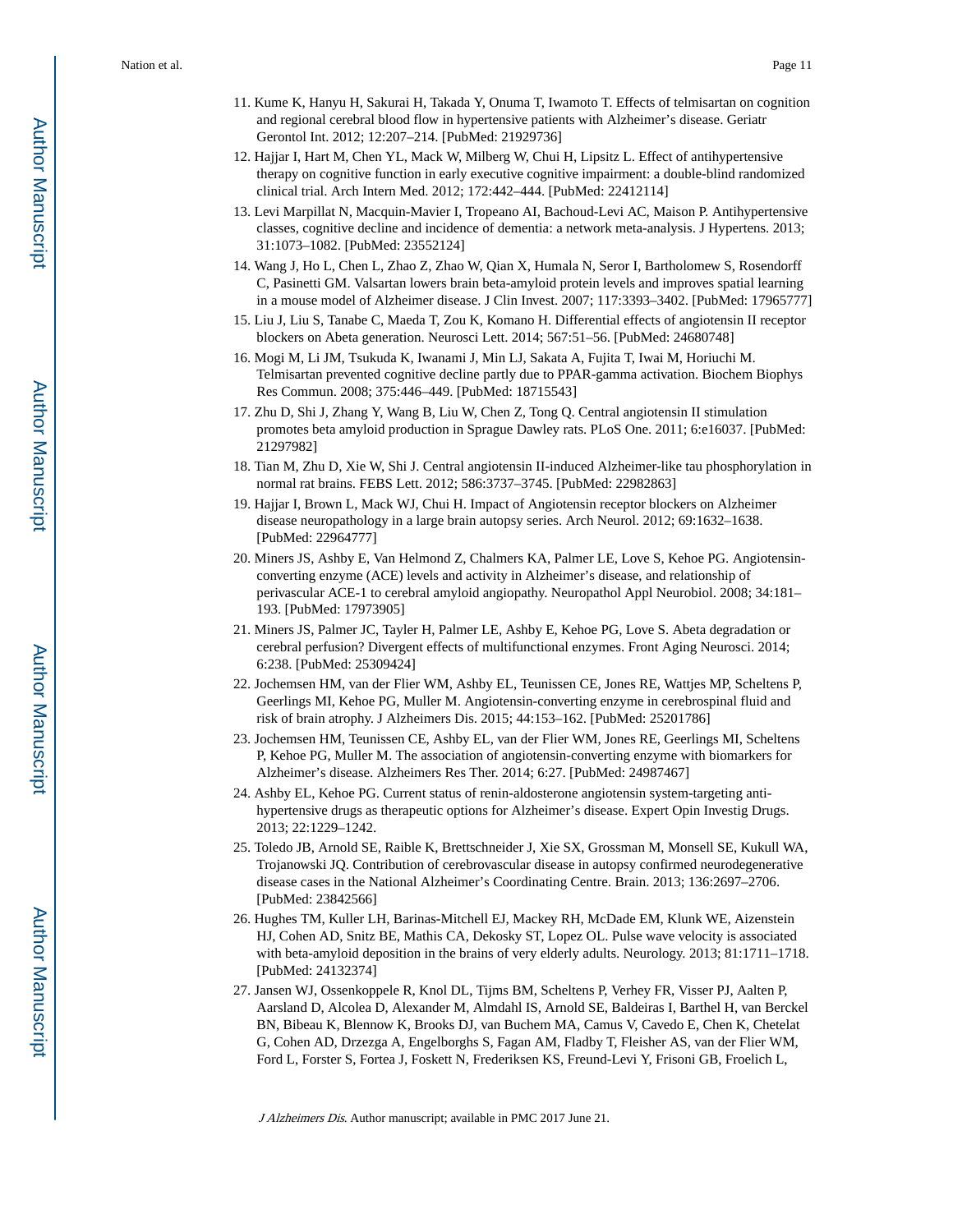Gabryelewicz T, Gill KD, Gkatzima O, Gomez-Tortosa E, Gordon MF, Grimmer T, Hampel H, Hausner L, Hellwig S, Herukka SK, Hildebrandt H, Ishihara L, Ivanoiu A, Jagust WJ, Johannsen P, Kandimalla R, Kapaki E, Klimkowicz-Mrowiec A, Klunk WE, Kohler S, Koglin N, Kornhuber J, Kramberger MG, Van Laere K, Landau SM, Lee DY, de Leon M, Lisetti V, Lleo A, Madsen K, Maier W, Marcusson J, Mattsson N, de Mendonca A, Meulenbroek O, Meyer PT, Mintun MA, Mok V, Molinuevo JL, Mollergard HM, Morris JC, Mroczko B, Van der Mussele S, Na DL, Newberg A, Nordberg A, Nordlund A, Novak GP, Paraskevas GP, Parnetti L, Perera G, Peters O, Popp J, Prabhakar S, Rabinovici GD, Ramakers IH, Rami L, Resende de Oliveira C, Rinne JO, Rodrigue KM, Rodriguez-Rodriguez E, Roe CM, Rot U, Rowe CC, Ruther E, Sabri O, Sanchez-Juan P, Santana I, Sarazin M, Schroder J, Schutte C, Seo SW, Soetewey F, Soininen H, Spiru L, Struyfs H, Teunissen CE, Tsolaki M, Vandenberghe R, Verbeek MM, Villemagne VL, Vos SJ, van Waalwijk van Doorn LJ, Waldemar G, Wallin A, Wallin AK, Wiltfang J, Wolk DA, Zboch M, Zetterberg H. Amyloid Biomarker Study G. Prevalence of cerebral amyloid pathology in persons without dementia: a meta-analysis. JAMA. 2015; 313:1924–1938. [PubMed: 25988462]

- 28. Petersen RC, Aisen PS, Beckett LA, Donohue MC, Gamst AC, Harvey DJ, Jack CR Jr, Jagust WJ, Shaw LM, Toga AW, Trojanowski JQ, Weiner MW. Alzheimer's Disease Neuroimaging Initiative (ADNI): clinical characterization. Neurology. 2010; 74:201–209. [PubMed: 20042704]
- 29. Shaw LM, Vanderstichele H, Knapik-Czajka M, Clark CM, Aisen PS, Petersen RC, Blennow K, Soares H, Simon A, Lewczuk P, Dean R, Siemers E, Potter W, Lee VM, Trojanowski JQ. Alzheimer's Disease Neuroimaging I. Cerebrospinal fluid biomarker signature in Alzheimer's disease neuroimaging initiative subjects. Ann Neurol. 2009; 65:403–413. [PubMed: 19296504]
- 30. Alsop DC, Dai W, Grossman M, Detre JA. Arterial spin labeling blood flow MRI: its role in the early characterization of Alzheimer's disease. J Alzheimers Dis. 2010; 20:871–880. [PubMed: 20413865]
- 31. D'Agostino RB, Wolf PA, Belanger AJ, Kannel WB. Stroke risk profile: adjustment for antihypertensive medication. The Framingham Study. Stroke. 1994; 25:40–43. [PubMed: 8266381]
- 32. Rodrigue KM, Rieck JR, Kennedy KM, Devous MD Sr, Diaz-Arrastia R, Park DC. Risk factors for beta-amyloid deposition in healthy aging: vascular and genetic effects. JAMA Neurol. 2013; 70:600–606. [PubMed: 23553344]
- 33. Vidoni ED, Townley RA, Honea RA, Burns JM. Alzheimer's Disease Neuroimaging I. Alzheimer disease biomarkers are associated with body mass index. Neurology. 2011; 77:1913–1920. [PubMed: 22105948]
- 34. Samuels SC, Silverman JM, Marin DB, Peskind ER, Younki SG, Greenberg DA, Schnur E, Santoro J, Davis KL. CSF beta-amyloid, cognition, and APOE genotype in Alzheimer's disease. Neurology. 1999; 52:547–551. [PubMed: 10025785]
- 35. Hoffman LB, Schmeidler J, Lesser GT, Beeri MS, Purohit DP, Grossman HT, Haroutunian V. Less Alzheimer disease neuropathology in medicated hypertensive than nonhypertensive persons. Neurology. 2009; 72:1720–1726. [PubMed: 19228583]
- 36. Wright JW, Harding JW. The brain RAS and Alzheimer's disease. Exp Neurol. 2010; 223:326– 333. [PubMed: 19782074]
- 37. Villapol S, Saavedra JM. Neuroprotective effects of angiotensin receptor blockers. Am J Hypertens. 2015; 28:289–299. [PubMed: 25362113]
- 38. Mogi M, Horiuchi M. Effects of angiotensin II receptor blockers on dementia. Hypertens Res. 2009; 32:738–740. [PubMed: 19727113]
- 39. Heneka MT, Sastre M, Dumitrescu-Ozimek L, Hanke A, Dewachter I, Kuiperi C, O'Banion K, Klockgether T, Van Leuven F, Landreth GE. Acute treatment with the PPARgamma agonist pioglitazone and ibuprofen reduces glial inflammation and Abeta1–42 levels in APPV717I transgenic mice. Brain. 2005; 128:1442–1453. [PubMed: 15817521]
- 40. Camacho IE, Serneels L, Spittaels K, Merchiers P, Dominguez D, De Strooper B. Peroxisomeproliferator-activated receptor gamma induces a clearance mechanism for the amyloid-beta peptide. J Neurosci. 2004; 24:10908–10917. [PubMed: 15574741]
- 41. Kress BT, Iliff JJ, Xia M, Wang M, Wei HS, Zeppenfeld D, Xie L, Kang H, Xu Q, Liew JA, Plog BA, Ding F, Deane R, Nedergaard M. Impairment of paravascular clearance pathways in the aging brain. Ann Neurol. 2014; 76:845–861. [PubMed: 25204284]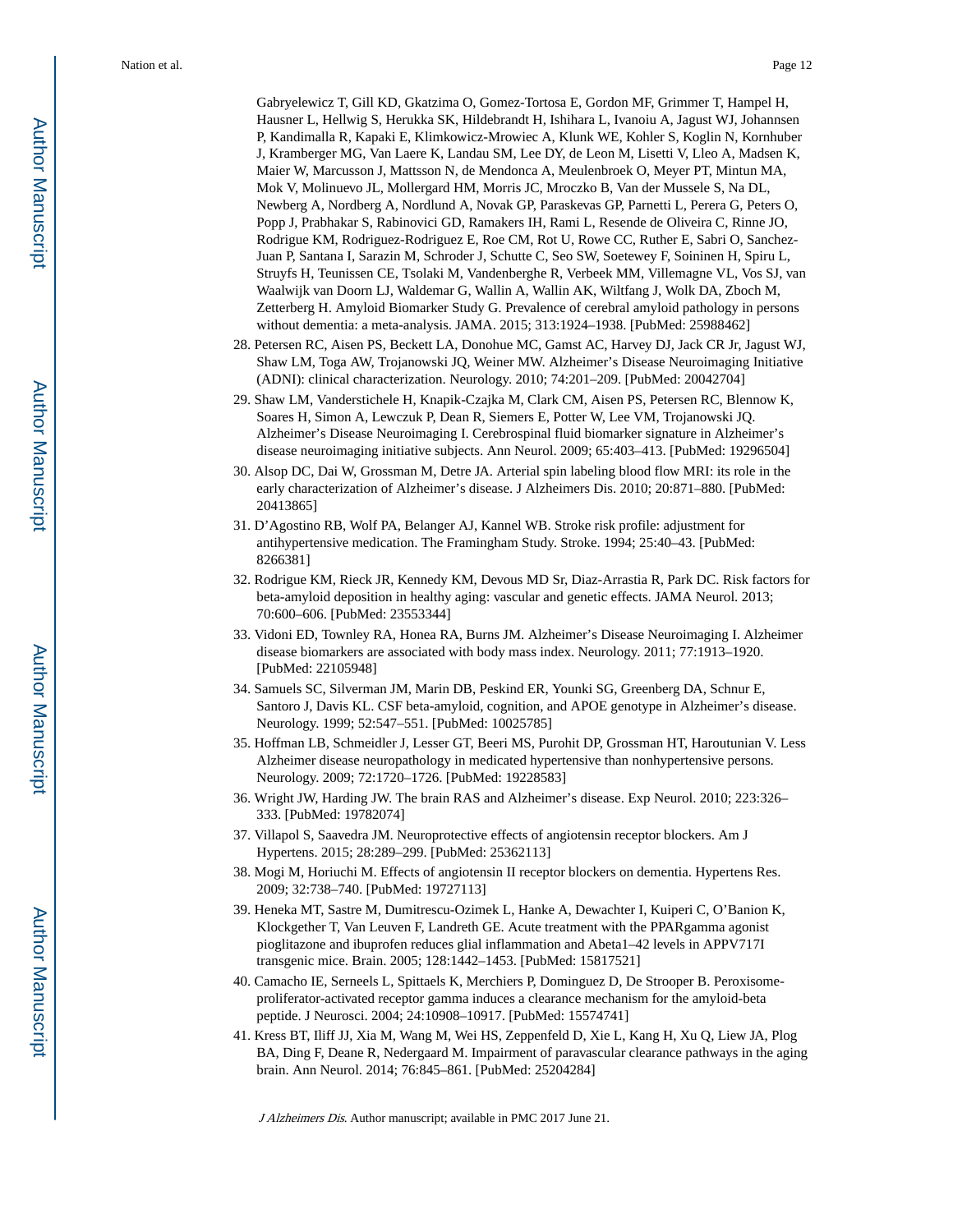- 42. Zlokovic BV. Neurovascular pathways to neurodegeneration in Alzheimer's disease and other disorders. Nat Rev Neurosci. 2011; 12:723–738. [PubMed: 22048062]
- 43. Mattsson N, Tosun D, Insel PS, Simonson A, Jack CR Jr, Beckett LA, Donohue M, Jagust W, Schuff N, Weiner MW. Alzheimer's Disease Neuroimaging I. Association of brain amyloid-beta with cerebral perfusion and structure in Alzheimer's disease and mild cognitive impairment. Brain. 2014; 137:1550–1561. [PubMed: 24625697]
- 44. Hajjar I, Hart M, Chen YL, Mack W, Novak V, HCC, Lipsitz L. Antihypertensive therapy and cerebral hemodynamics in executive mild cognitive impairment: results of a pilot randomized clinical trial. J Am Geriatr Soc. 2013; 61:194–201. [PubMed: 23350899]
- 45. Takeda S, Sato N, Takeuchi D, Kurinami H, Shinohara M, Niisato K, Kano M, Ogihara T, Rakugi H, Morishita R. Angiotensin receptor blocker prevented beta-amyloid-induced cognitive impairment associated with recovery of neurovascular coupling. Hypertension. 2009; 54:1345– 1352. [PubMed: 19805638]
- 46. Weber MA, Schiffrin EL, White WB, Mann S, Lindholm LH, Kenerson JG, Flack JM, Carter BL, Materson BJ, Ram CV, Cohen DL, Cadet JC, Jean-Charles RR, Taler S, Kountz D, Townsend R, Chalmers J, Ramirez AJ, Bakris GL, Wang J, Schutte AE, Bisognano JD, Touyz RM, Sica D, Harrap SB. Clinical practice guidelines for the management of hypertension in the community a statement by the American Society of Hypertension and the International Society of Hypertension. J Hypertens. 2014; 32:3–15. [PubMed: 24270181]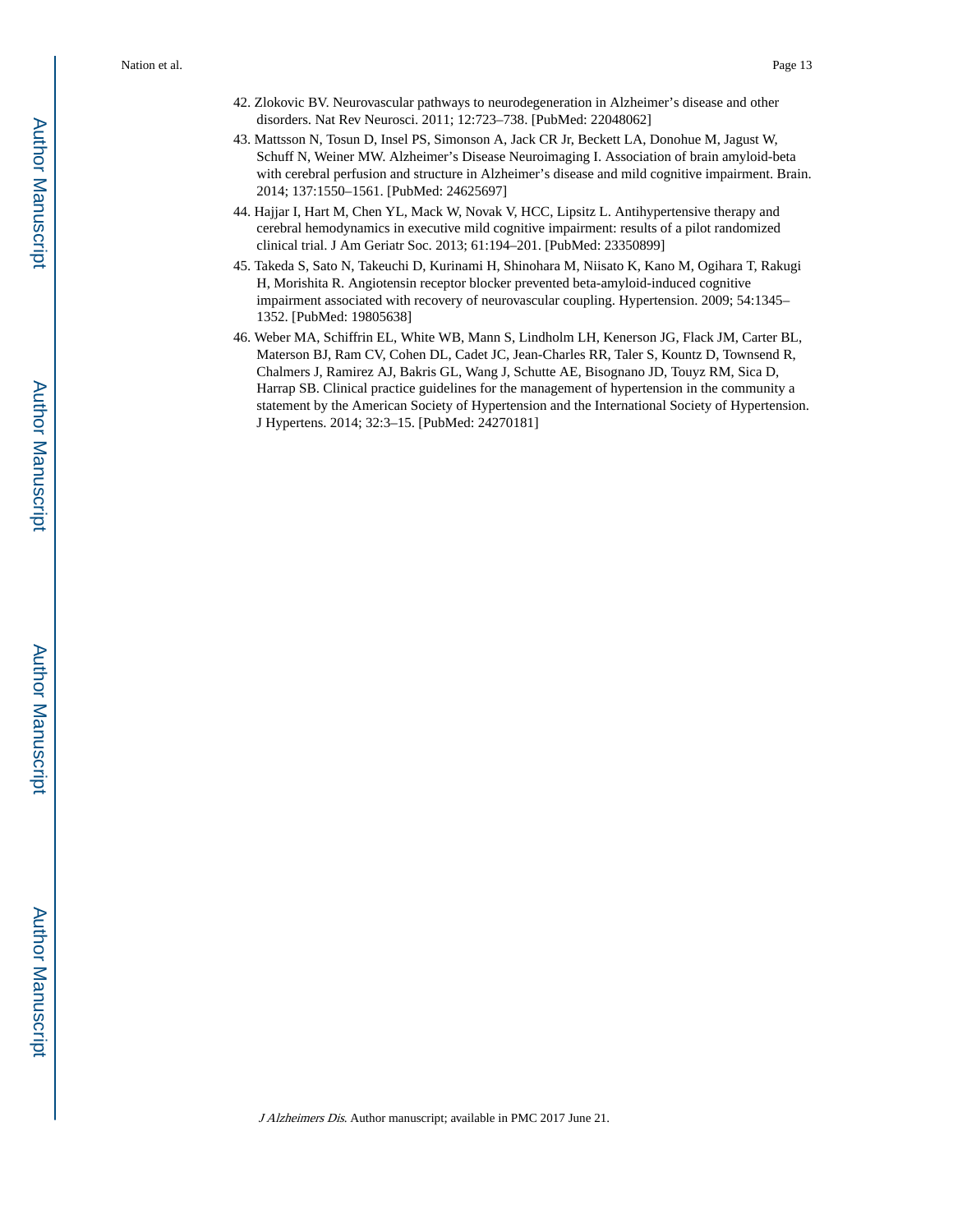Author Manuscript

Author Manuscript

Author Manuscript

Author Manuscript

Author Manuscript

Author Manuscript

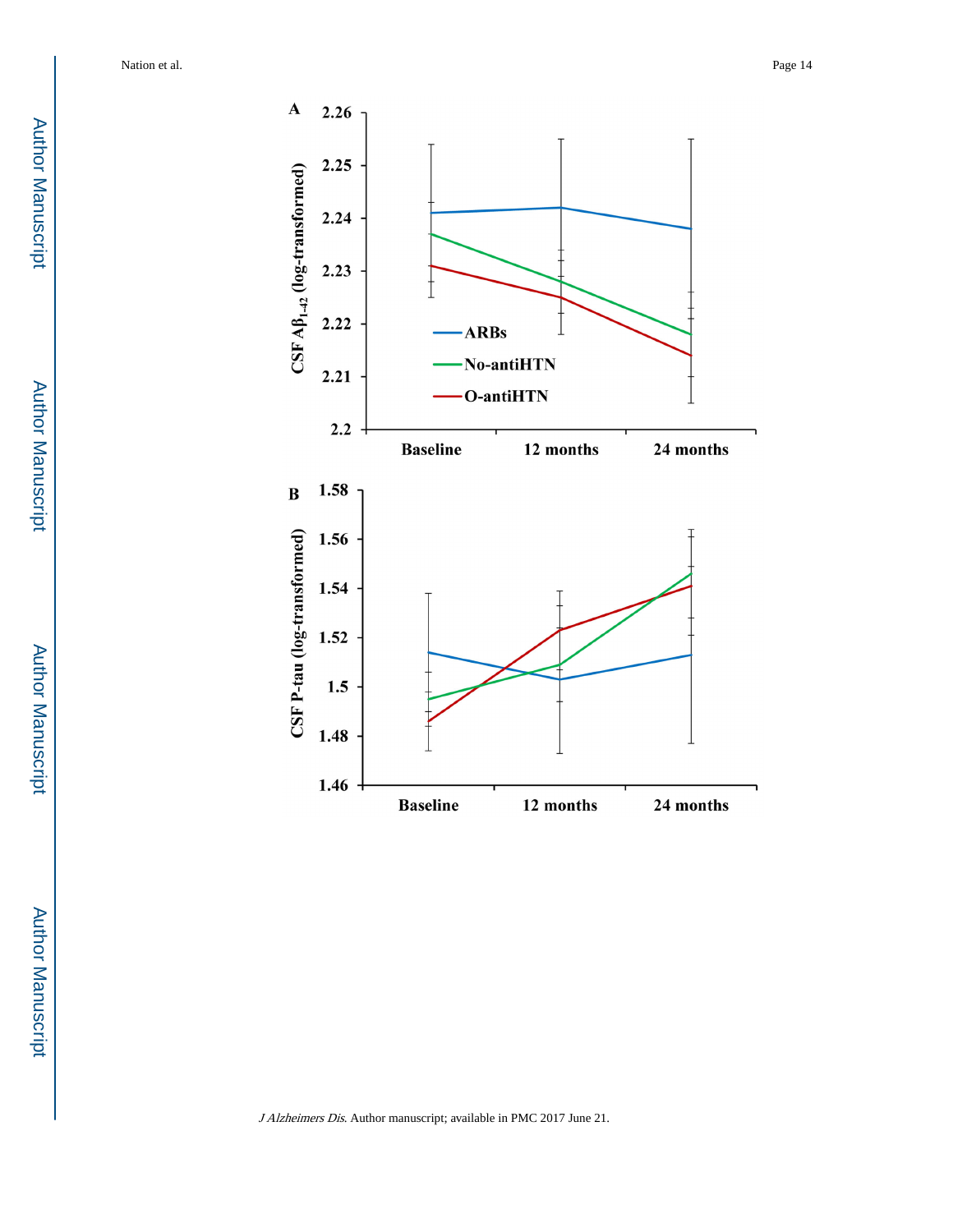

#### **Figure 1.**

Participants taking ARBs showed attenuation of CSF  $A\beta_{1-42}$  reduction (A) and P-tau accumulation (B) over time, as well as fewer  $A\beta_{1-42}$  positive cases (C) and P-tau positive cases (D) over 24 month follow-up.

 $*p < .05$ 

†non-significant trend,  $p < .07$ 

Error bars represent standard error of the mean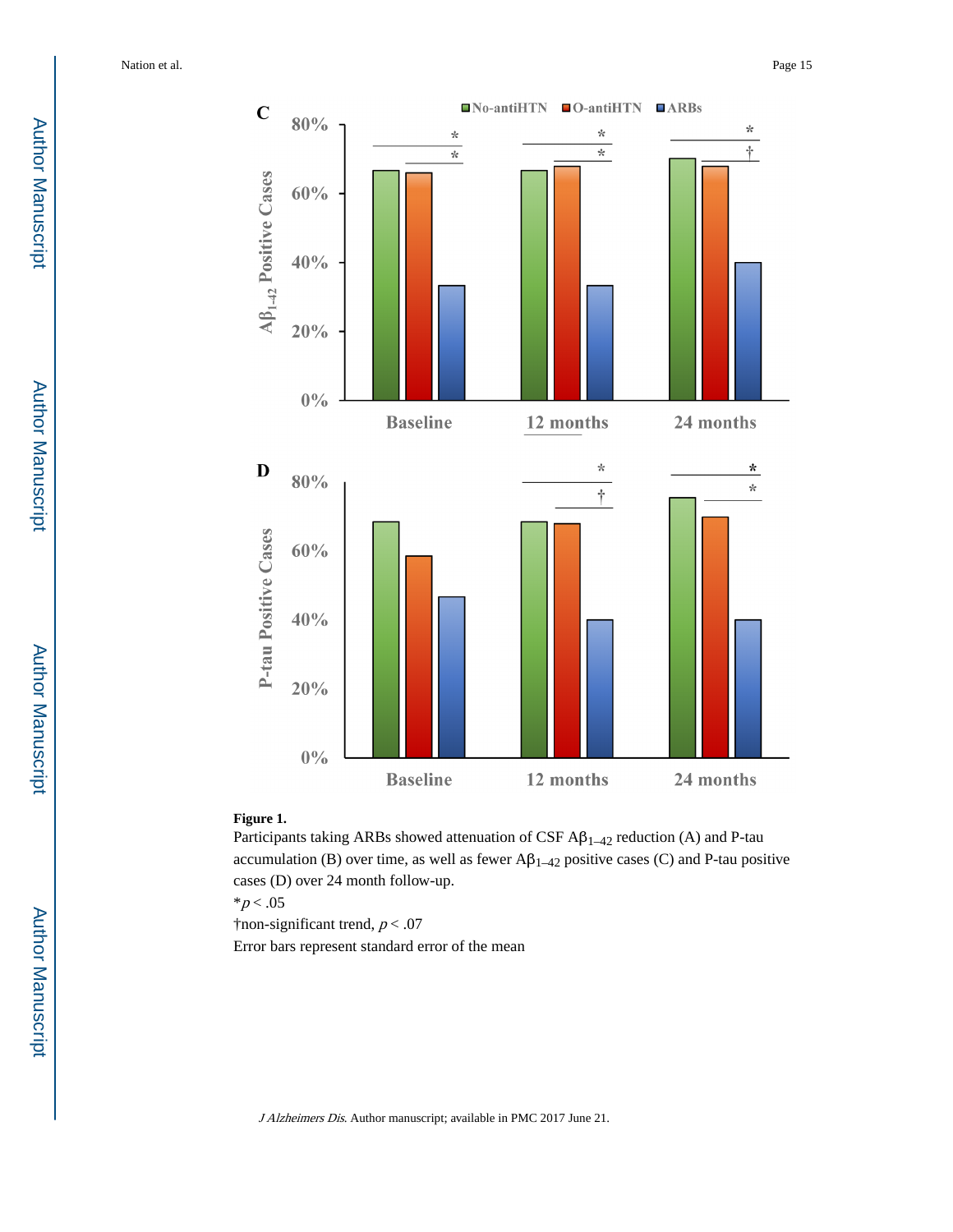

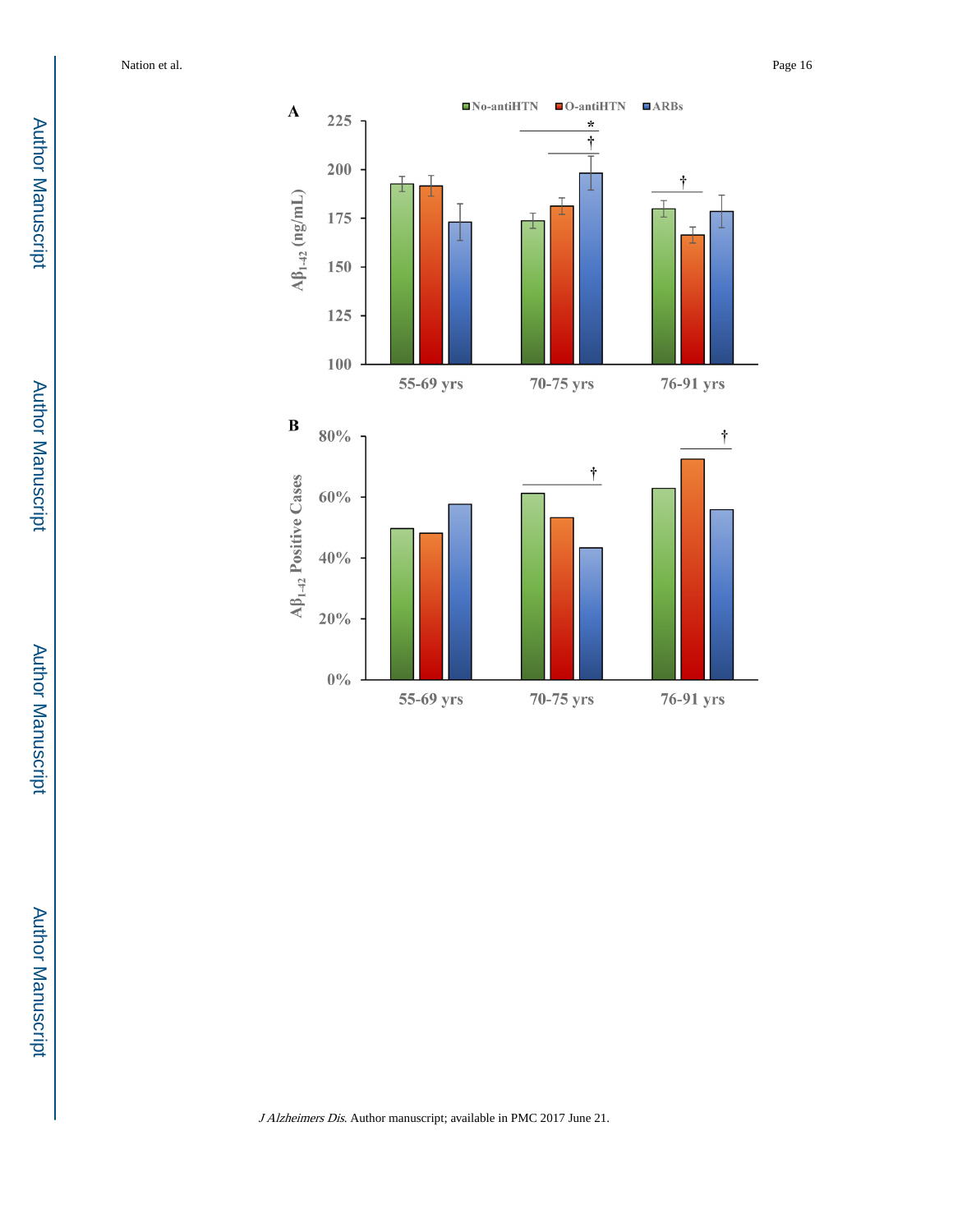

#### **Figure 2.**

Among those ages 70–75, participants taking ARBs exhibited higher CSF  $\mathsf{AB}_{1-42}$ , with a non-significant trend toward higher levels at ages 76–91 years (A). There were also nonsignificant trends towards fewer  $A\beta_{1-42}$  positive cases in the ARBs group relative to the NoantiHTN group in those ages 70–75 and fewer cases relative to the O-antiHTN group in those ages 76–91 (B). There were age-related decreases in CSF  $\mathsf{A}\beta_{1-42}$  in the No-antiHTN and O-antiHTN groups, but not the ARBs group (C) and age-related increases in the proportion of  $A\beta_{1-42}$  positive individuals in the No-antiHTN and O-antiHTN groups, but not the ARBs group (D).

 $ns = non-significant, p > .10$  $*p < .05$ \*\* $p < .01$ \*\*\* $p < .001$ †non-significant trend,  $p < .07$ Error bars represent standard error of the mean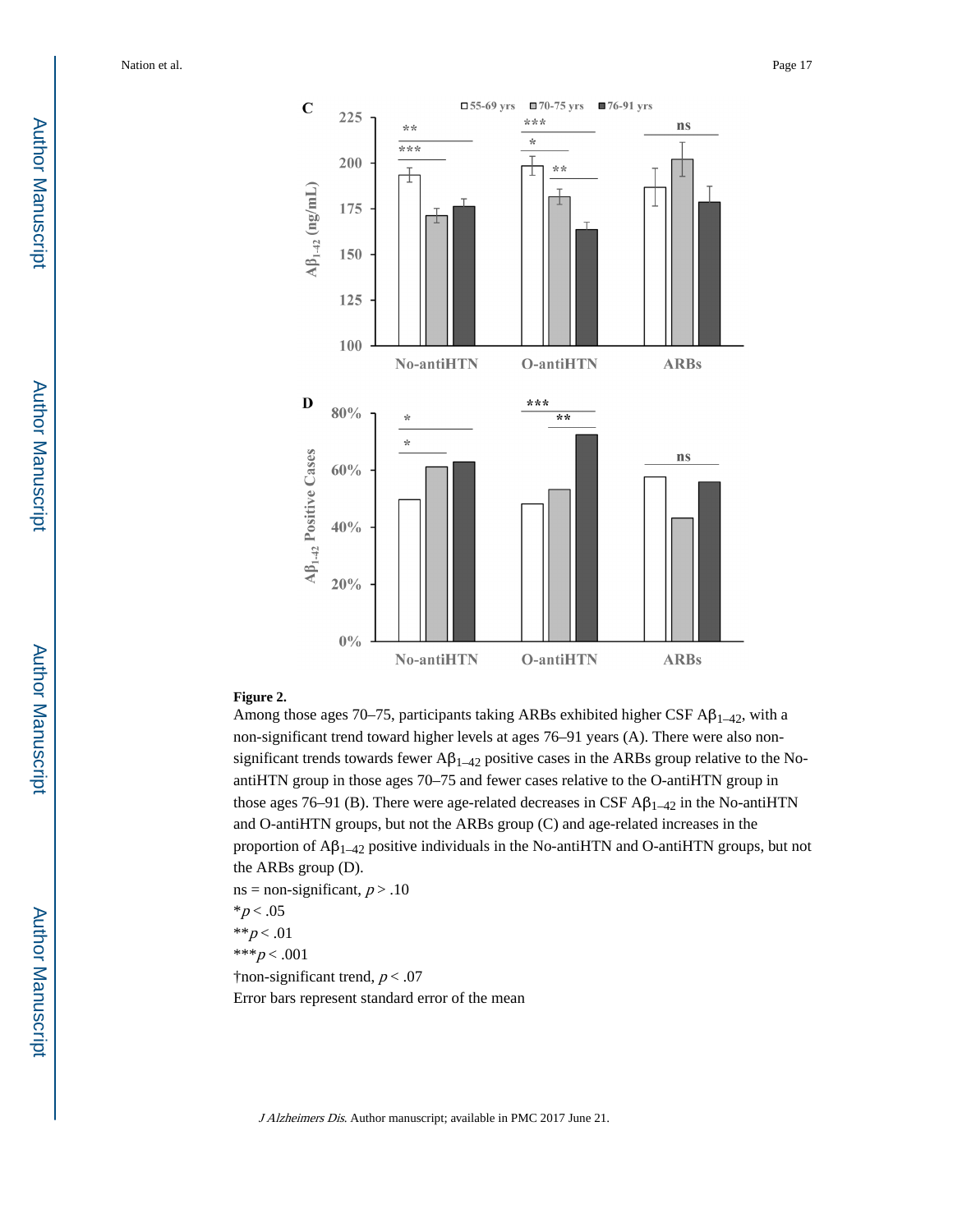

## **Figure 3.**

Participants taking ARBs displayed reduced progression to dementia relative to the NoantiHTN group over follow-up. The O-antiHTN group did not differ from either other group in rate of progression.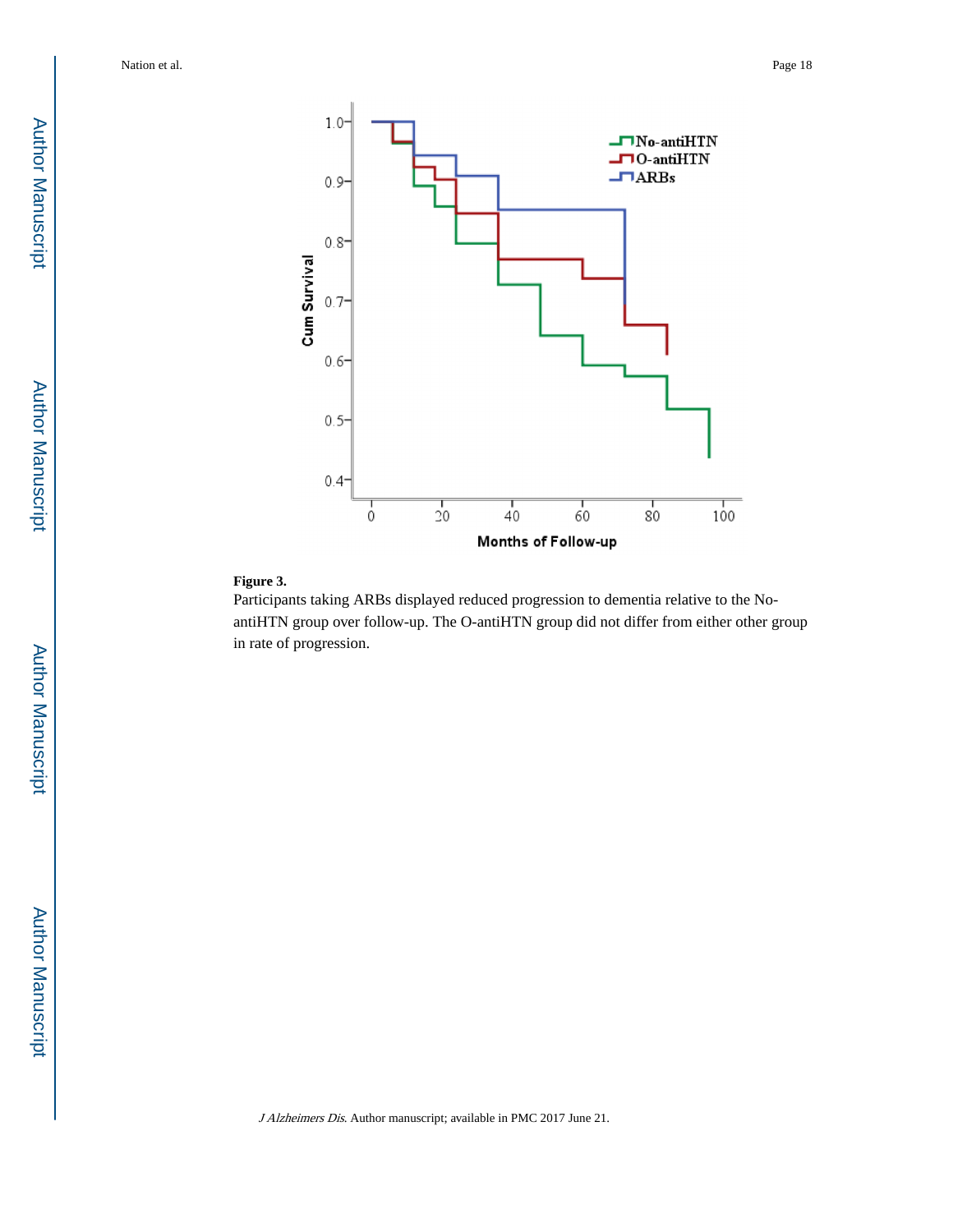**Table 1**

## List of ARBs

| <b>ARBs</b> | N   |
|-------------|-----|
| Candesartan | 9   |
| Irbesartan  | 4   |
| Olmesartan  | 10  |
| Valsartan   | 30  |
| Losartan    | 28  |
| Telmisartan | 8   |
| Eprosartan  | 1   |
| Total       | 91. |